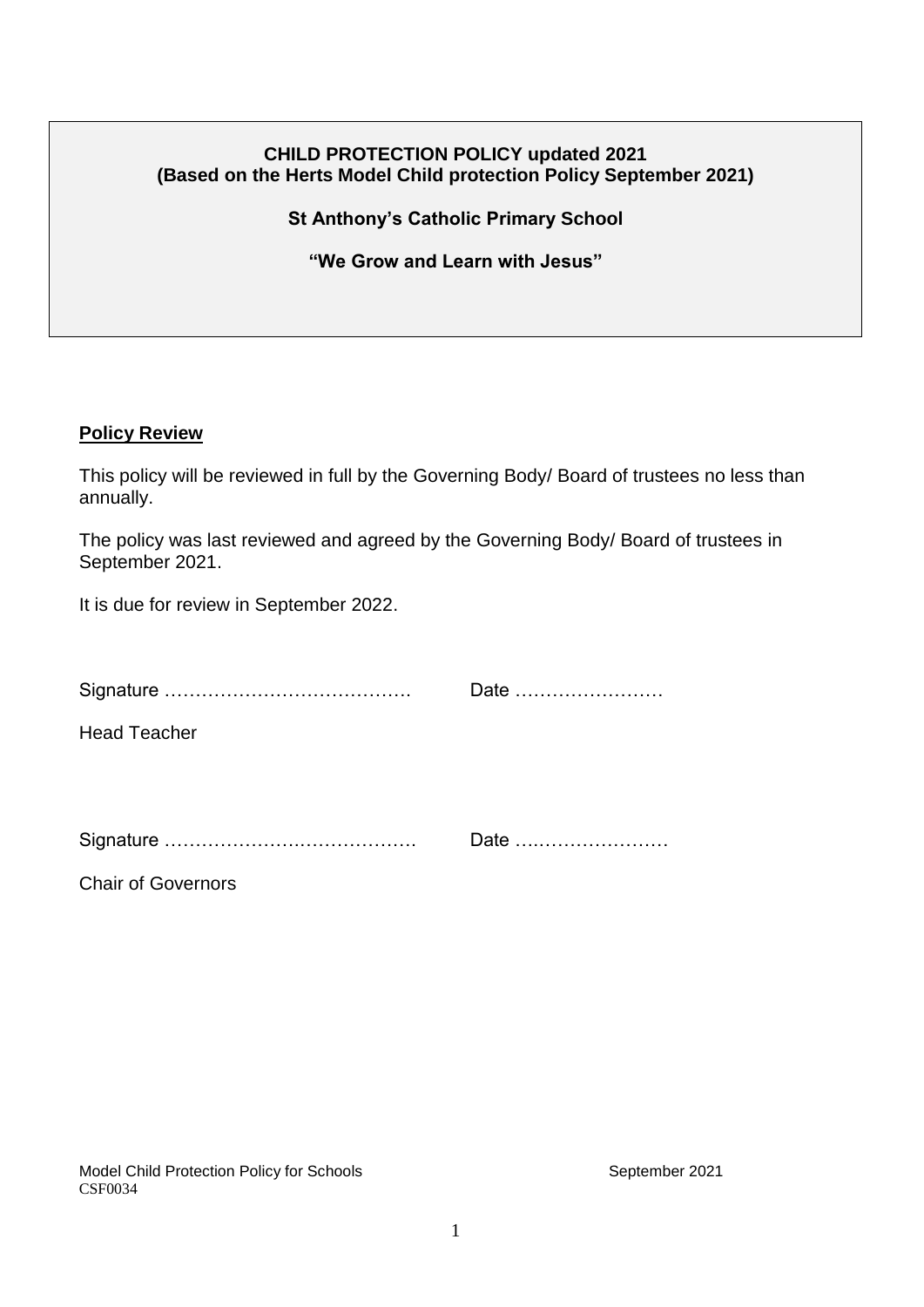# **C O N T E N T S**

| 1                 | <b>Introduction</b>                                                                                                                           |
|-------------------|-----------------------------------------------------------------------------------------------------------------------------------------------|
| $\mathbf{2}$      | <b>Statutory Framework</b>                                                                                                                    |
| $\mathbf{3}$      | The DSL (DSL) and Deputy DSL (DDSL)                                                                                                           |
| 4                 | The management of safeguarding (Governing Body)                                                                                               |
| 5                 | When to be concerned                                                                                                                          |
| 6                 | <b>Dealing with a Disclosure</b>                                                                                                              |
| $\overline{7}$    | <b>Record Keeping</b>                                                                                                                         |
| 8                 | <b>Confidentiality</b>                                                                                                                        |
| 9                 | <b>School Procedures</b>                                                                                                                      |
| 10                | <b>Communication with parents</b>                                                                                                             |
| 11                | Allegations of abuse made against adults who work with children<br>and young people.                                                          |
| <b>Appendix 1</b> | Link to Keeping Children Safe in Education (KCSIE) DfE, 2021                                                                                  |
|                   | Part One or Annex A: Information for all school and college<br>staff<br><b>Annex B: Further information</b><br>Updates from KCSiE (DfE, 2021) |
| <b>Appendix 2</b> | <b>Declaration for staff:</b><br><b>Child Protection Policy and KCSIE (DfE 2021)</b>                                                          |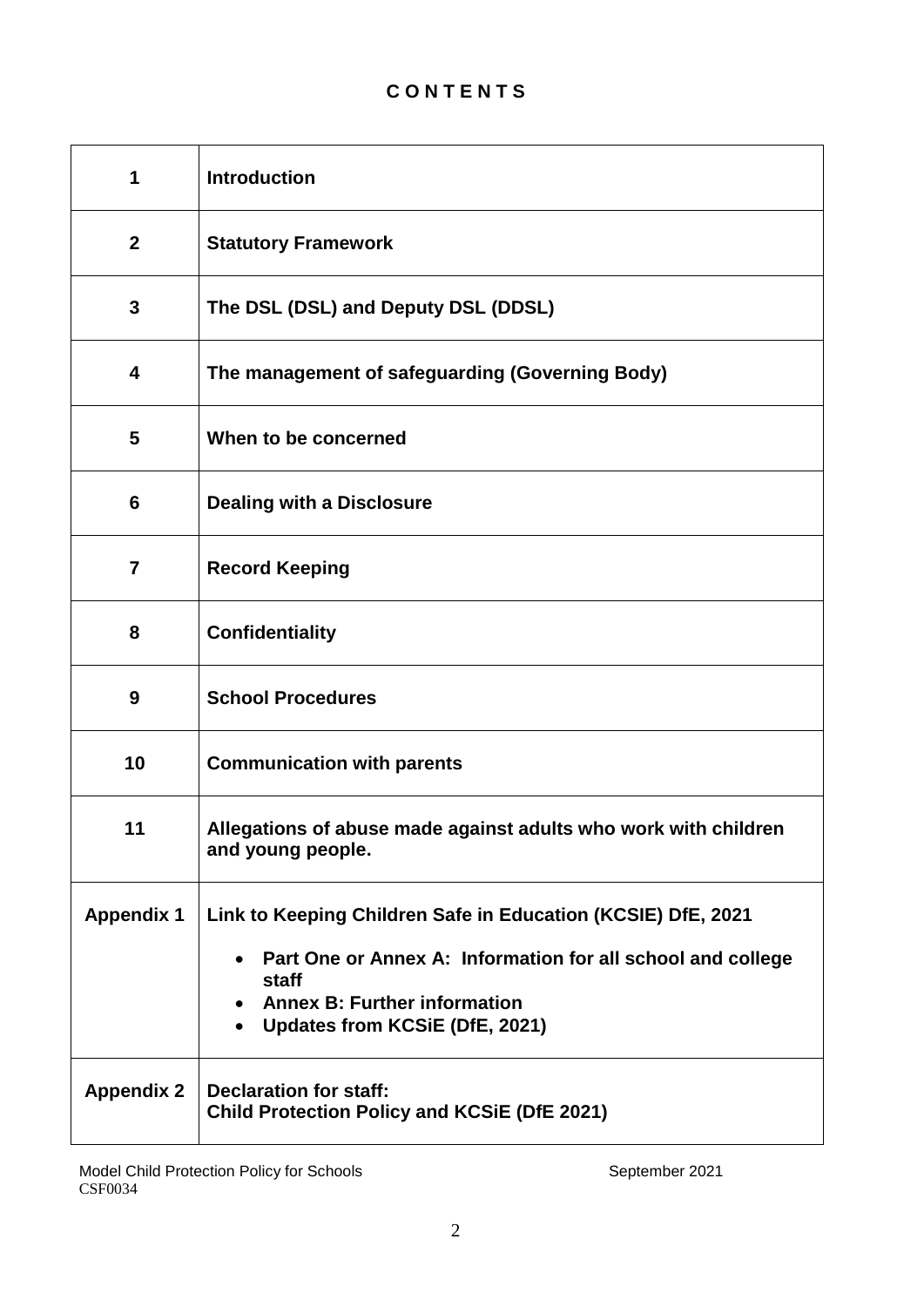| <b>Appendix 3</b> | Actions where there are concerns about a child                                                                                             |
|-------------------|--------------------------------------------------------------------------------------------------------------------------------------------|
| <b>Appendix 4</b> | <b>Operation Encompass – Information sharing from Police regarding</b><br>Domestic Abuse notifications and Children Missing from Education |
| <b>Appendix 5</b> | <b>Ofsted school Inspection Handbook for September 2021</b>                                                                                |
| <b>Appendix 6</b> | Sexual violence and sexual harassment between children in schools<br>and colleges guidance (DfE 2021)                                      |
| <b>Appendix 7</b> | <b>Online Safety guidance</b>                                                                                                              |
| <b>Appendix 8</b> | Covid guidance into new academic year 2021-2022                                                                                            |
| <b>Appendix 9</b> | GDPR, data protection and Freedom of Information                                                                                           |
| Appendix 10       | List of substantive changes made from previous CP policy                                                                                   |

# **1. INTRODUCTION**

Safeguarding is defined as: *protecting children from maltreatment, preventing impairment of children's health or development, ensuring that children are growing up in circumstances consistent with the provision of safe and effective care and taking action to enable all children to have the best outcomes.* (**Working Together to Safeguard Children**, (DfE, 2018), p6)

This Child Protection Policy forms part of a suite of documents and policies which relate to the safeguarding responsibilities of the whole school staff and volunteers. All staff should be aware of systems within their school or college which support safeguarding, and these should be explained to them as part of staff induction. This should include the:

- child protection policy, which should amongst other things also include the policy and procedures to deal with peer on peer abuse;
- behaviour policy (which should include measures to prevent bullying, including cyberbullying, prejudice-based and discriminatory bullying);
- code of conduct for employees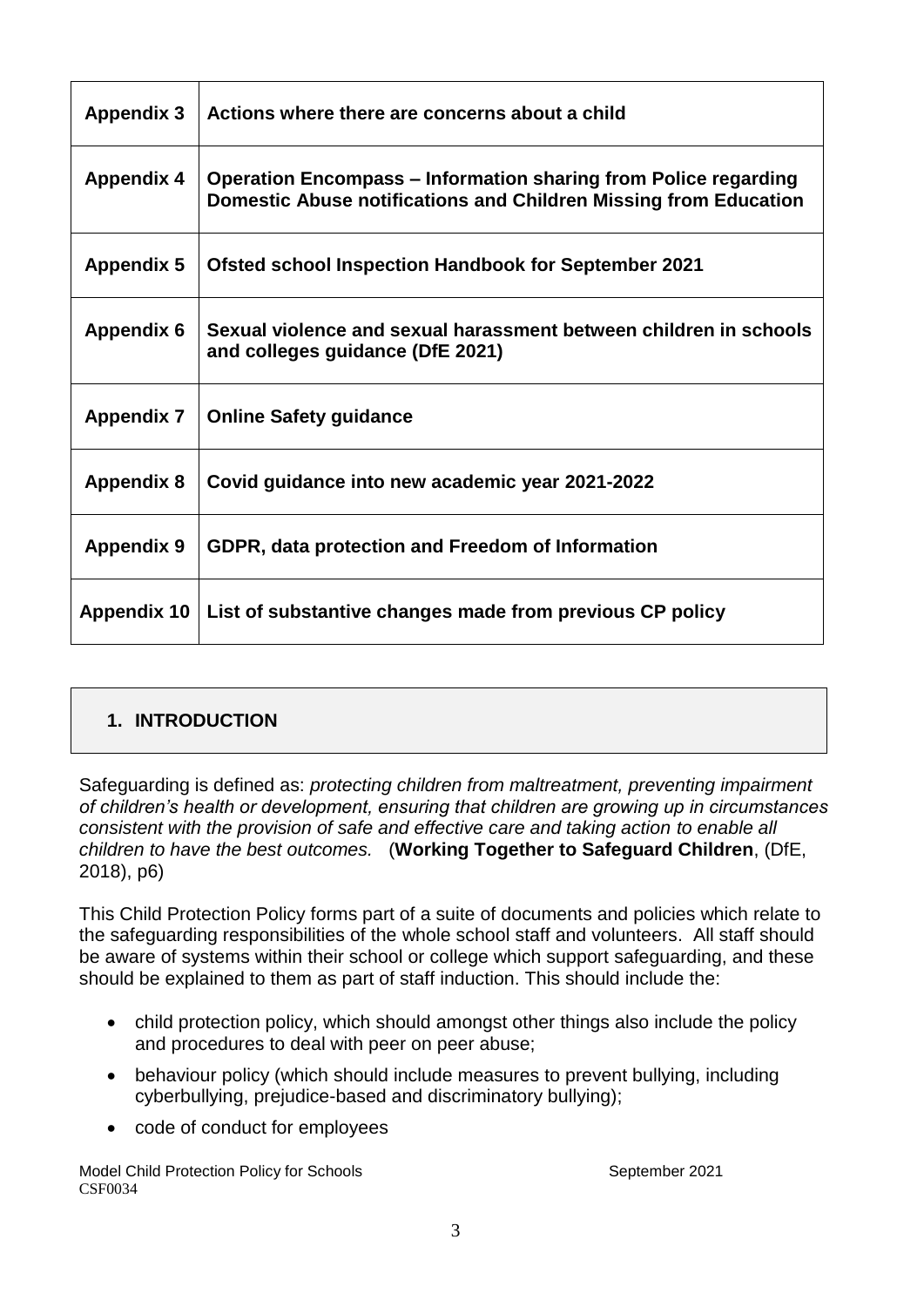- safeguarding response to children who go missing from education; and
- role of the designated safeguarding lead (including the identity of the designated safeguarding lead and any deputies).
- copy of Part One Keeping children safe in education (2021) and should be signed to say it has been read and understood.
- Annex A, condensed version of Part one of KCSiE (DfE 2021). It can be provided (instead of Part one) to those staff who do not directly work with children.

| <b>Purpose of a Child</b><br><b>Protection Policy</b>                                 | To inform staff, parents, volunteers and governors about<br>the school's responsibilities for safeguarding children.<br>To enable everyone to have a clear understanding of how<br>these responsibilities should be carried out.                                                                                                                                                                                                                                                                                                                                                                                                                                                            |
|---------------------------------------------------------------------------------------|---------------------------------------------------------------------------------------------------------------------------------------------------------------------------------------------------------------------------------------------------------------------------------------------------------------------------------------------------------------------------------------------------------------------------------------------------------------------------------------------------------------------------------------------------------------------------------------------------------------------------------------------------------------------------------------------|
| <b>Hertfordshire Safeguarding</b><br><b>Children Partnership</b><br><b>Procedures</b> | The school follows the procedures established by the<br>Hertfordshire Safeguarding Children Partnership (HSCP);<br>a guide to procedures and practice for all agencies in<br>Hertfordshire working with children and their families.<br>https://hertsscb.proceduresonline.com/index.htm                                                                                                                                                                                                                                                                                                                                                                                                     |
| <b>School Staff &amp; Volunteers</b>                                                  | All school and college staff, including supply staff,<br>volunteers and contract workers have a responsibility to<br>provide a safe environment in which children can learn.                                                                                                                                                                                                                                                                                                                                                                                                                                                                                                                |
|                                                                                       | School staff and volunteers are particularly well placed to<br>observe outward signs of abuse, changes in behaviour<br>and failure to develop because they have daily contact<br>with children.                                                                                                                                                                                                                                                                                                                                                                                                                                                                                             |
|                                                                                       | All school staff will receive appropriate safeguarding<br>children training, including online safety (which is updated<br>regularly - Hertfordshire Safeguarding Children<br>Partnership advises every three years), so that they are<br>knowledgeable and aware of their role in the early<br>recognition of the indicators of abuse or neglect and of<br>the appropriate procedures to follow. In addition, all staff<br>members should receive safeguarding and child<br>protection updates (for example, via email, e-bulletins and<br>staff meetings), as required, but at least annually, to<br>provide them with relevant skills and knowledge to<br>safeguard children effectively. |
|                                                                                       | Supply staff, contractors and volunteers will be made<br>aware of the safeguarding policies and procedures by the<br>DSL, including The Child Protection Policy and Staff<br>Behaviour Policy (code of conduct)                                                                                                                                                                                                                                                                                                                                                                                                                                                                             |
| <b>Mission Statement</b>                                                              | At St. Anthony's we aim to create an ethos and culture                                                                                                                                                                                                                                                                                                                                                                                                                                                                                                                                                                                                                                      |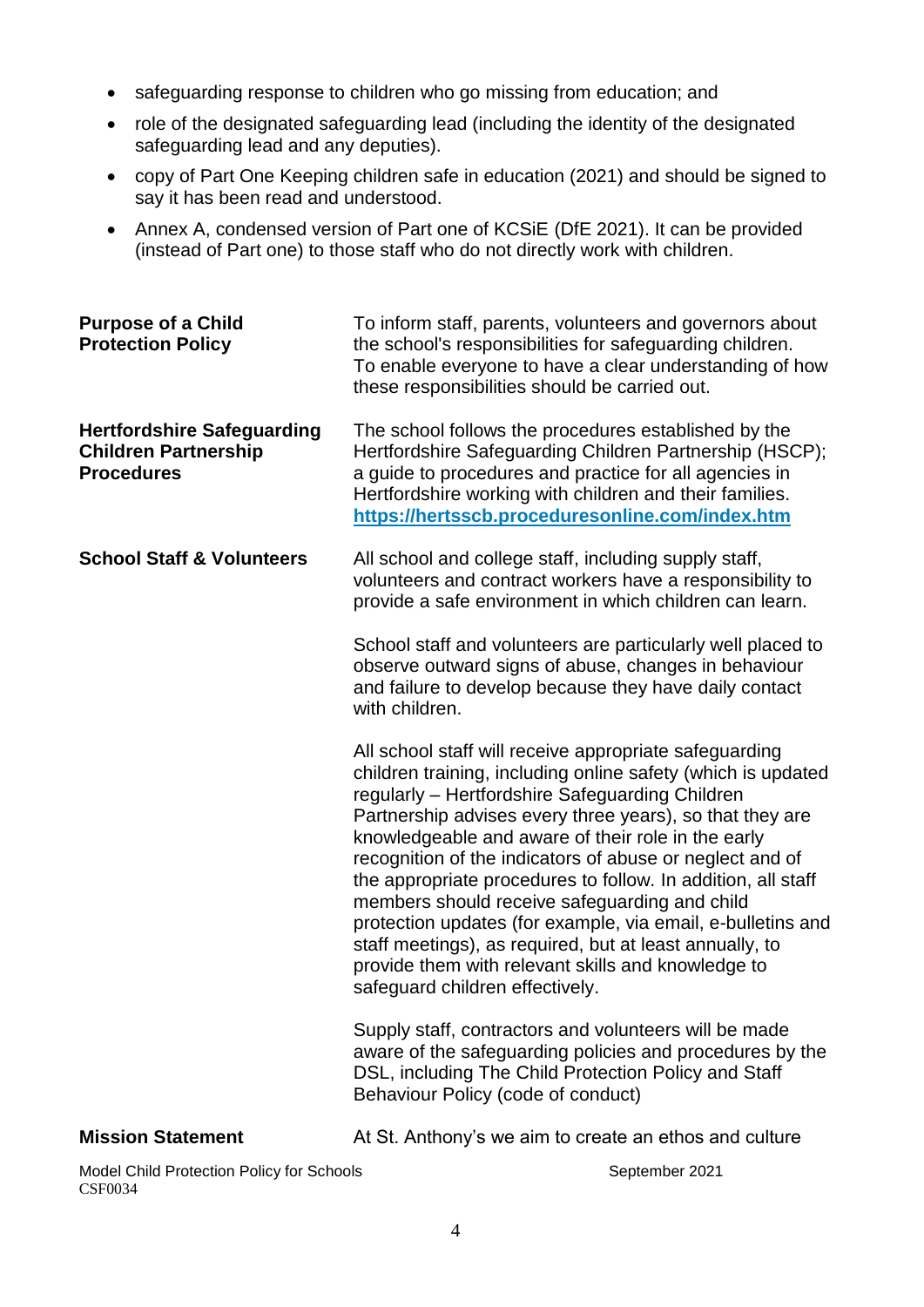where all children are valued and feel secure, are encouraged to talk and are listened and responded to when they have a worry or concern. The children should feel supported in a safe and caring environment, where their self-esteem is a high priority. They should know that all adults in the school can be approached if they are worried or in difficulty.

We maintain an ethos and culture where school staff and volunteers feel safe, are encouraged to talk and are listened and responded to when they have concerns about the safety and well-being of a child. Staff members working with children are advised to maintain an attitude of 'it could happen here' and 'it could be happening to this child', where safeguarding is concerned. When concerned about the welfare of a child, staff members should always act in the best interests of the child.

Children, who have additional/unmet needs are supported appropriately. This may include referrals to Early Help Services or Child Protection Contacts to specialist services if they are a child in need or have been / are at risk of being abused and neglected.

The children are taught about safeguarding, including online, through teaching and learning opportunities, as part of providing a broad and balanced curriculum (ref. KCSiE (DfE 2021), pg. 31-33). The care and welfare of the children is promoted through pastoral arrangements, the school's behaviour policy and curriculum opportunities for the children to develop the skills they need to stay safe including Protective Behaviours, e-safety and relevant PSHEE and RSHE lessons.

**Implementation, Monitoring and Review of the Child Protection Policy** The policy will be reviewed at least annually by the governing body. It will be implemented through the school's induction and training programme, and as part of day to day practice. Compliance with the policy will be monitored by the DSL and through staff performance measures.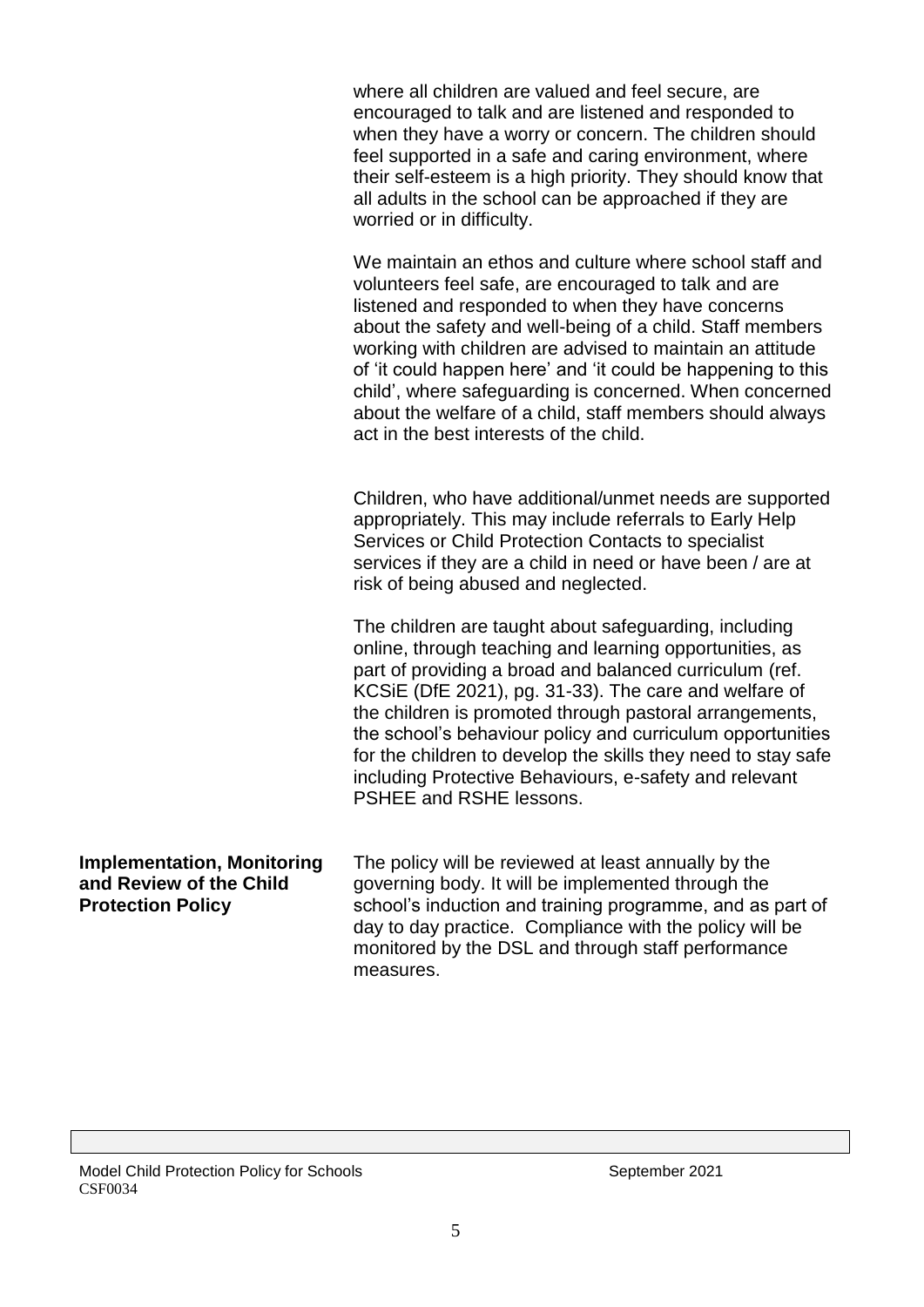### **2. STATUTORY FRAMEWORK**

In order to safeguard and promote the welfare of children, the school will act in accordance with the following legislation and guidance:

- The Children Act 1989
- The Children Act 2004
- Children and Social Work Act 2017
- Education Act 2002 (Section 175/157) *Outlines that Local Authorities and School Governing Bodies have a responsibility to "ensure that their functions relating to the conduct of school are exercised with a view to safeguarding and promoting the welfare of children who are its pupils".*
- Hertfordshire Safeguarding Children Partnership Procedures Manual (Electronic)
- Keeping Children Safe in Education (DfE, September 2021)
- Working Together to Safeguard Children (DfE 2018)
- The Education (Pupil Information) (England) Regulations 2005
- Sexual Offences Act (2003)
- Section 26, The Counter Terrorism and Security Act 2015 (PREVENT duty)
- Female Genital Mutilation Act 2003 (Section 74, Serious Crime Act 2015)
- Anti-social Behaviour, Crime and Policing Act 2014 (makes it a criminal offence to force someone to marry. Includes taking someone overseas to force them to marry (whether or not the forced marriage takes place).
- Serious Violence Strategy 2018
- Sexual violence and sexual harassment between children in schools and colleges (DfE 2017)

# **3. THE DESIGNATED SAFEGUARDING LEAD**

Governing bodies and proprietors should ensure an appropriate **senior member** of staff, from the school **leadership team**, is appointed to the role of DSL.

During term time the DSL and or a Deputy will always be available (during school hours) for staff in the school to discuss any safeguarding concerns. Every effort will be made to attend/support out of hours/out of term meetings/arrangements if notified beforehand.

The DSL for Child Protection in this school is: **Mrs Melanie Brimicombe**

The Deputy DSL for Child Protection in this school is: **Mr Martin McDermott**

# **The broad areas of responsibility for the DSL are:**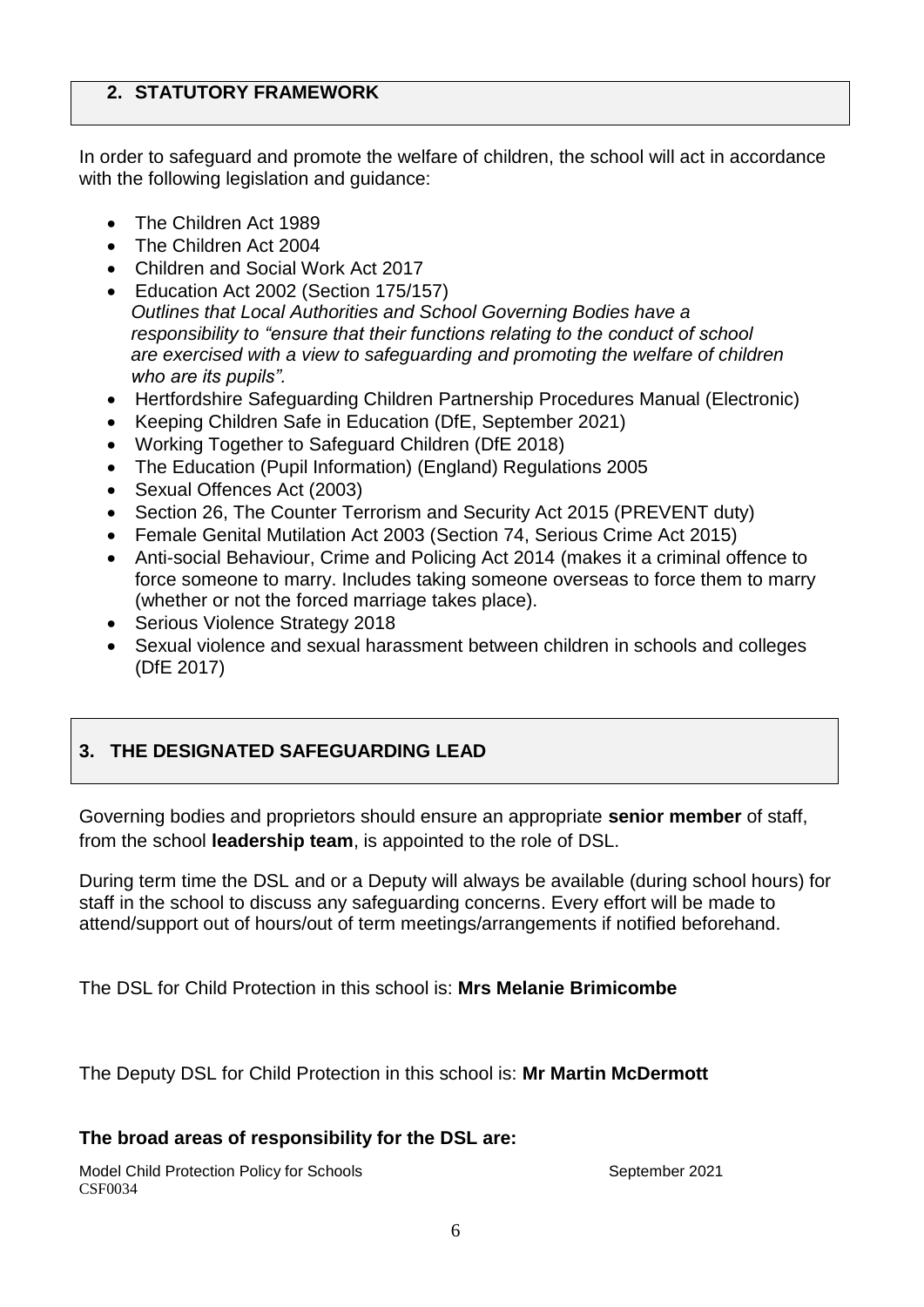- Managing Child Protection Contact Referrals and cases
- Contacting the Child Protection Consultation Hub when advice is needed regarding child protection concerns which possibly meet the threshold for statutory intervention
- Completing Child Protection Contact Referrals for all cases of suspected abuse or neglect where there is a risk of significant harm to the child/young person, Police where a crime may have been committed and to the Channel programme where there is a radicalisation concern
- Liaise with the Head Teacher to inform him/her of issues, especially ongoing enquiries under Section 47 of the Children Act 1989 and police investigations
- Act as a source of support, advice and expertise to staff on matters of safety and safeguarding and when deciding whether to make a Child Protection Contact Referral by liaising with relevant agencies
- Support staff who make Child Protection Contact Referrals and other service referrals
- Share information with appropriate staff in relation to a child's looked after (CLA) legal status (whether they are looked after under voluntary arrangements with consent of parents or on an Interim Care Order or Care Order) and contact arrangements with birth parents or those with parental responsibility.
- Ensure they have details of the CLA's social worker and the name of the virtual school Head Teacher in the authority that looks after the child or those currently working with a to social worker.

### **Training KCSiE (DfE, 2021)**

The DSL should undergo formal training every two years. The DSL should also undertake Prevent awareness training every 3 years. In addition to this training, their knowledge and skills should be refreshed (for example via e-bulletins, meeting other DSLs, or taking time to read and digest safeguarding developments) at least annually to:

The designated safeguarding lead should undertake Prevent awareness training. Training should provide designated safeguarding leads with a good understanding of their own role, how to identify, understand and respond to specific needs that can increase the vulnerability of children, as well as specific harms that can put children at risk, and the processes, procedures and responsibilities of other agencies, particularly children's social care, so they:

1) Understand the assessment process for providing early help and statutory intervention, including local criteria for action and local authority children's social care referral arrangements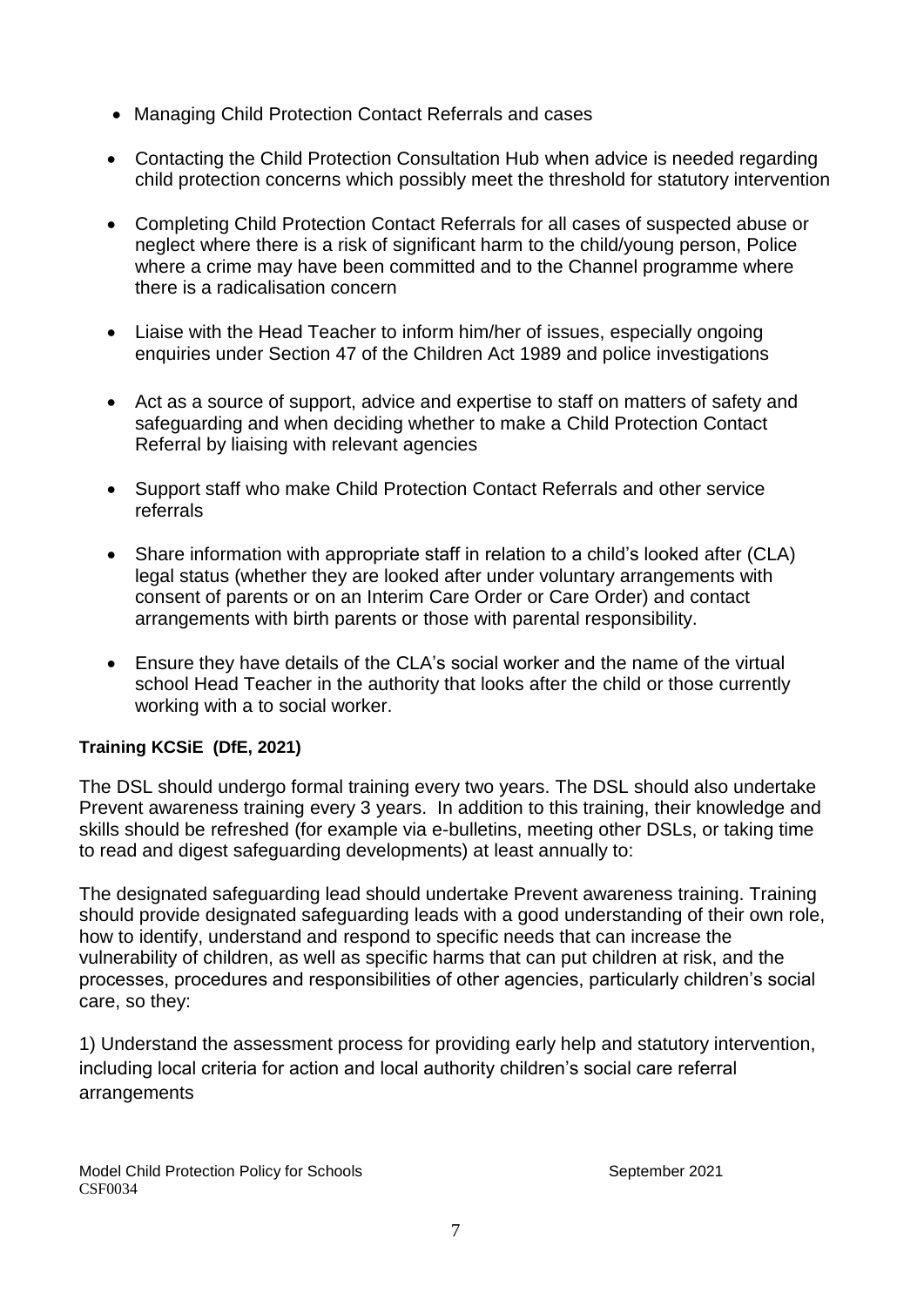2) Have a working knowledge of how Hertfordshire conduct a child protection case conference and a child protection review conference and be able to attend and contribute to these effectively when required to do so

3) Understand the importance of the role the designated safeguarding lead has in providing information and support to children social care in order to safeguard and promote the welfare of children

4) Understand the lasting impact that adversity and trauma can have, including on children's behaviour, mental health and wellbeing, and what is needed in responding to this in promoting educational outcomes

5) Are alert to the specific needs of children in need, those with special educational needs and disabilities (SEND), those with relevant health conditions and young carers

6) Understand the importance of information sharing, both within the school and college, and with the safeguarding partners, other agencies, organisations and practitioners (Full details in Chapter one of **Working Together to Safeguard Children**)

7) Understand and support the school or college with regards to the requirements of the Prevent duty and are able to provide advice and support to staff on protecting children from the risk of radicalisation

8) Are able to understand the unique risks associated with online safety and be confident that they have the relevant knowledge and up to date capability required to keep children safe whilst they are online at school or college

9) Can recognise the additional risks that children with special educational needs and disabilities (SEND) face online, for example, from online bullying, grooming and radicalisation and are confident they have the capability to support children with SEND to stay safe online

10) Obtain access to resources and attend any relevant or refresher training courses and encourage a culture of listening to children and taking account of their wishes and feelings, among all staff, in any measures the school or college may put in place to protect them.

### **Raising Awareness: The DSL (DDSL) should:**

- Ensure all staff including part time, contractors, volunteers and supply staff are aware of the school or college's policies, that these are understood and used appropriately.
- Work with the governing bodies or proprietors to ensure that the school's or college's child protection policy is reviewed annually, and the procedures and implementation are updated and reviewed regularly.
- Ensure the safeguarding and child protection policy is available publicly and that parents are aware that advice regarding early help and child protection concerns could be sought from the Consultation Hub and that Child Protection Contact form.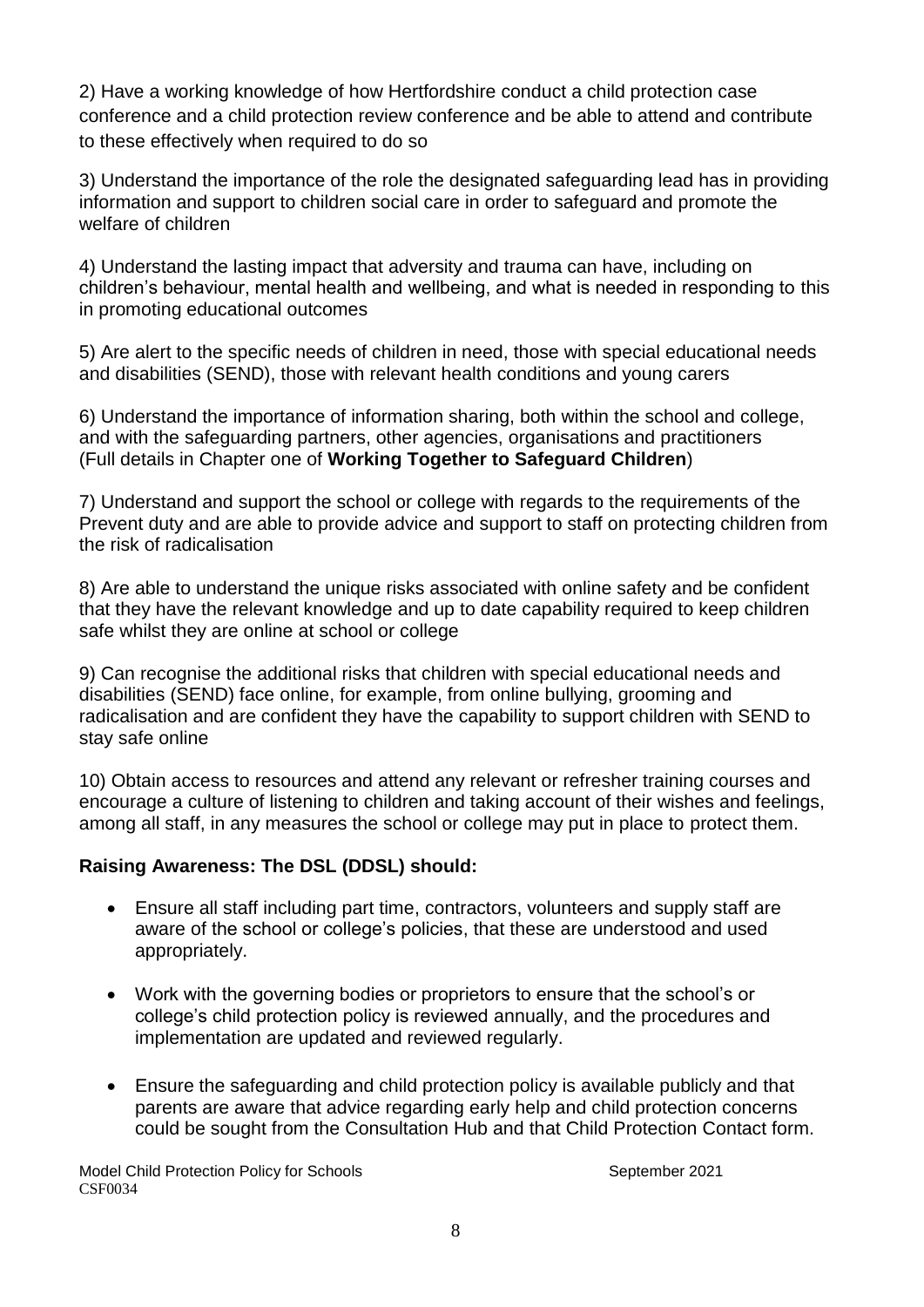Referrals about suspected abuse or neglect may be made. Ensure parents are aware of the school or college's statutory role regarding safeguarding of children.

- Link with Hertfordshire Safeguarding Children's Partnership (HSCP) to make sure staff are aware of training opportunities and the latest local policies on safeguarding.
- Help promote educational outcomes by sharing the information about the welfare, safeguarding and child protection issues that children who have or have had a social worker are experiencing with teachers and school and college leadership staff.
- Ensure that when children leave the school or college, they ensure the file for safeguarding and any child protection information is sent to any new school/college as soon as possible but transferred securely and separately from the main pupil file. The file should not be sent until the child is physically attending the new school.
- Obtain proof that the new school/education setting has received the safeguarding file for any child transferring and then destroy any information held on the child unless the case is currently open and in line with data protection guidelines (see Record keeping Guidance on Hertfordshire Grid for Learning for further information)
- Consider if it would be appropriate to share any information with the new school or college in advance of a child leaving. For example, information that would allow the new school or college to continue supporting victims of abuse and have that support in place for when the child arrives.

# **4. THE MANAGEMENT OF SAFEGUARDING**

Governing bodies (in Part two, unless otherwise stated, includes management committees) must ensure that they comply with their duties under legislation. They must also have regard to this guidance to ensure that the policies, procedures and training in their schools or colleges are always effective and comply with the law.

The responsibility of governing bodies include:

 ensuring there are appropriate policies and procedures in place in order for appropriate action to be taken in a timely manner to safeguard and promote children's welfare e.g.

-Child protection policy in place

-Staff behaviour policy (sometimes called employee code of conduct)

### -Part one, OR

Model Child Protection Policy for Schools September 2021 CSF0034 Annex A (The following is a condensed version of Part one of Keeping children safe in education. It can be provided (instead of Part one) to those staff who do not directly work with children (if the governing body or proprietor think it will provide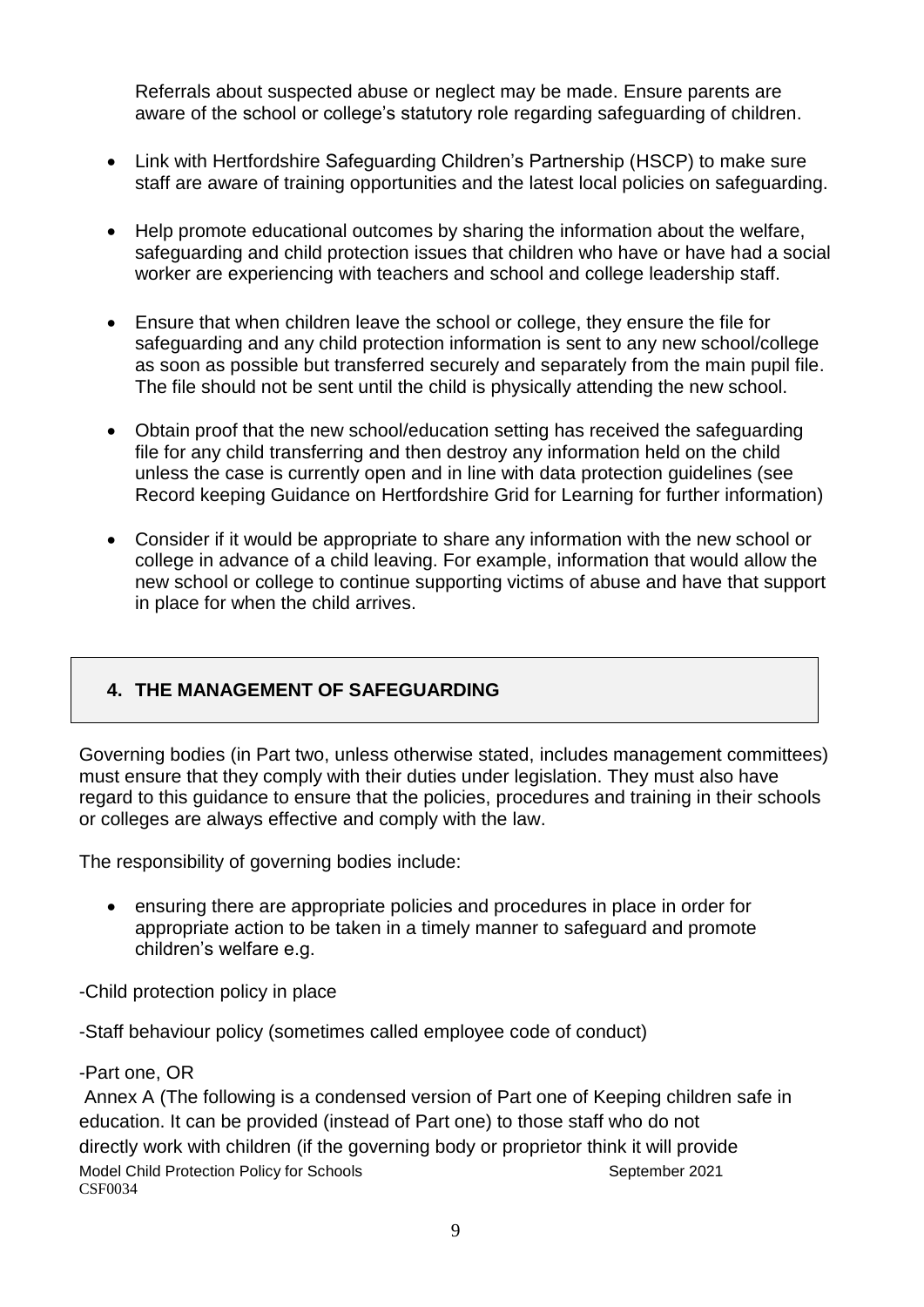a better basis for those staff to promote the welfare and safeguard children.) of KCSiE (DfE, 2021)

-Annex B KCSIE (DfE, 2021) on specific safeguarding issues

-Information regarding the role and identity of the designated safeguarding lead (and any deputies), **should be provided to all staff on induction**

 Governing bodies should have a senior board level (or equivalent) lead to take **leadership** responsibility for their school's safeguarding arrangements.

The nominated governor/ trustee for child protection is **Dr David Callaghan**

- Headteachers should ensure that the above policies and procedures, adopted by governing bodies and proprietors, and particularly concerning referrals of cases of suspected abuse and neglect, are followed by all staff.
- Ensure that the school contributes to multi-agency working in line with statutory guidance **Working Together to Safeguard Children (DfE,2018).**
- New safeguarding partners and child death review partner arrangements are in place
- Should understand the local criteria for action and the local protocol for assessment and ensure they are reflected in their own policies and procedures. They should also be prepared to supply information as requested by the three safeguarding partners
- Schools should work with social care, the police, health services and other services to promote the welfare of children and protect them from harm. This includes providing a coordinated offer of early help when additional needs of children are identified and contributing to inter-agency plans to provide additional support to children subject to child protection plans.
- Ensuring arrangements are in place that set out clearly the and principles for sharing information within the school or college and with the three safeguarding partners, other organisations, agencies and practitioners as required.
- Ensure child protection files are transferred to the new school or college as soon as possible, ensuring secure transit, and confirmation of receipt should be obtained
- Ensure that all staff undergo child protection training (including online safety) at induction. The training should be regularly updated. Induction and training should be in line with advice from the local three safeguarding partners (HSCP) 3 years.
- All staff should receive regular safeguarding and child protection updates (for example, via email, e-bulletins, staff meetings) as required, and at least annually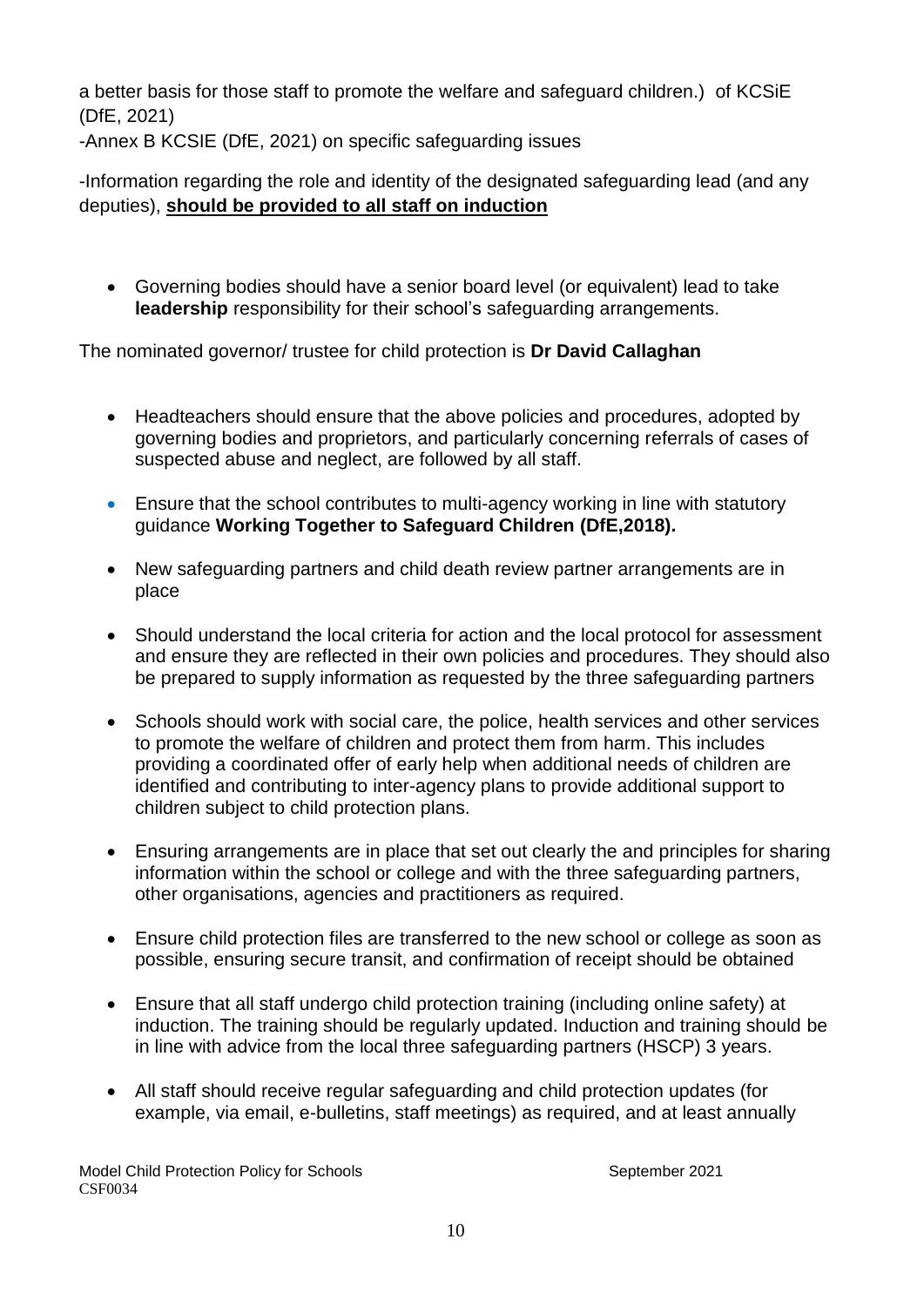- Opportunity should therefore be provided for staff to contribute to and shape safeguarding arrangements and child protection policy.
- Ensure that children are taught about safeguarding, including online safety. Schools should consider this as part of providing a broad and balanced curriculum. Education (for all primary pupils) and Relationships and Sex Education (for all secondary pupils) and Health Education (for all pupils in state-funded schools) Mandatory since September 2020.
- Governing bodies should prevent people who pose a risk of harm from working with children by adhering to statutory responsibilities to check staff who work with children, taking proportionate decisions on whether to ask for any checks beyond what is required and ensuring volunteers are appropriately supervised.
- Ensure school have written recruitment and selection policies and procedures in place and at least one of the persons who conducts an interview has completed safer recruitment training
- Should ensure there are procedures in place (as described in part 4 of KCSiE) to manage concerns and allegations against staff including volunteers and supply staff
- There must be procedures in place to make a referral to the Disclosure and Barring Service (DBS) if a person in regulated activity has been dismissed or removed due to safeguarding concerns or would have been had they not resigned. (refer to *Type of DBS checks* in KCSiE (DfE 2021) pg. 57
- All staff should be clear about their school's policy and procedures with regard to peer on peer abuse.
- Where there is a safeguarding concern, ensure the child's wishes and feelings are taken into account when determining what action to take and what services to provide. Systems should be in place for children to express their views and give feedback. Ultimately, all systems and processes should operate with the best interests of the child at heart.
- Ensuring that all of the DSLs, including deputies, should undergo formal child protection training every two years, in line with KCSIE and HSCP procedures, and receive regular, at least annual, safeguarding updates via e-bulletins, meeting other DSLs, or taking time to read and digest safeguarding developments, for example.
- Prioritising the welfare of children and young people and creating a culture where staff are confident to challenge senior leaders over any safeguarding concerns
- Ensuring appropriate filters and appropriate monitoring systems are in place to safeguard children from potentially harmful and inappropriate online material. Additional information to support governing bodies is provided in Part 2 of KCSiE (DfE 2021).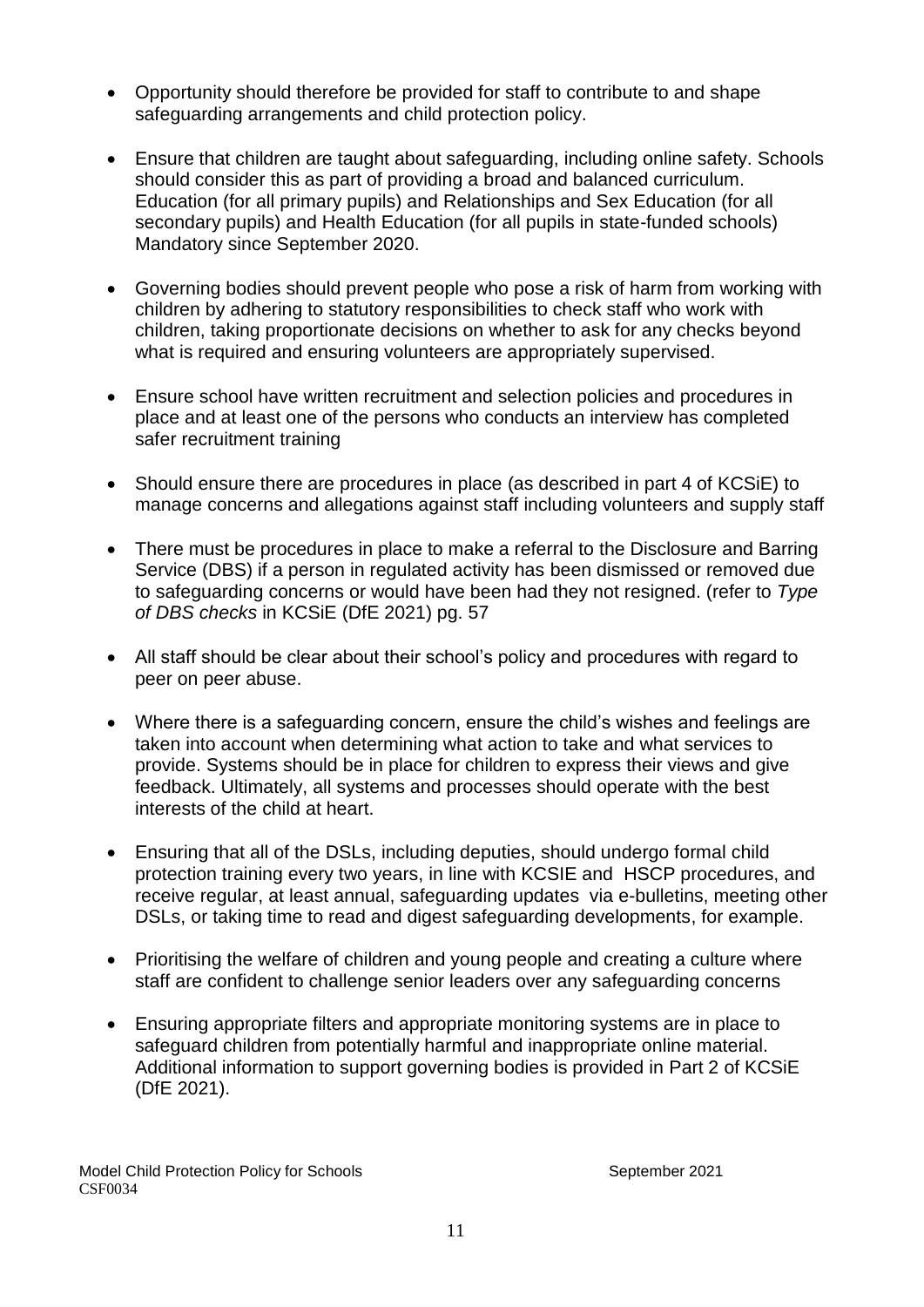# **5. WHEN TO BE CONCERNED**

Knowing what to look for is vital for the early identification of abuse and neglect. All staff should be aware of the Indicators of abuse and neglect so that they are able to identify cases of children who may be in need of help or protection.

**Abuse:** a form of maltreatment of a child. Somebody may abuse or neglect a child by inflicting harm or by failing to act to prevent harm. Children may be abused in a family or in an institutional or community setting by those known to them or, more rarely, by others. Abuse can take place wholly online, or technology may be used to facilitate offline abuse. Children may be abused by an adult or adults or by another child or children.

### **Physical abuse**

A form of abuse which may involve hitting, shaking, throwing, poisoning, burning or scalding, drowning, suffocating or otherwise causing physical harm to a child. Physical harm may also be caused when a parent or carer fabricates the symptoms of, or deliberately induces, illness in a child.

| Indicators in a child/ young person |  |  |  |  |
|-------------------------------------|--|--|--|--|
|-------------------------------------|--|--|--|--|

| Bruises – shape, grouping, site, repeat or<br>multiple | Withdrawal from physical contact         |
|--------------------------------------------------------|------------------------------------------|
| Bite-marks – site and size                             | Aggression towards others, emotional and |
| Burns and Scalds – shape, definition, size,            | behaviour problems                       |
| depth, scars                                           |                                          |
| Improbable, conflicting explanations for               | Frequently absent from school            |
| injuries or unexplained injuries                       |                                          |
| Untreated injuries                                     | Admission of punishment which appears    |
|                                                        | excessive                                |
| Injuries on parts of body where accidental             | <b>Fractures</b>                         |
| injury is unlikely                                     |                                          |
| Repeated or multiple injuries                          | Fabricated or induced illness            |
|                                                        |                                          |

#### **Emotional abuse**

The persistent emotional maltreatment of a child such as to cause severe and adverse effects on the child's emotional development. It may involve conveying to a child that they are worthless or unloved, inadequate, or valued only insofar as they meet the needs of another person. It may include not giving the child opportunities to express their views, deliberately silencing them or 'making fun' of what they say or how they communicate.

It may feature age or developmentally inappropriate expectations being imposed on children. These may include interactions that are beyond a child's developmental capability as well as overprotection and limitation of exploration and learning or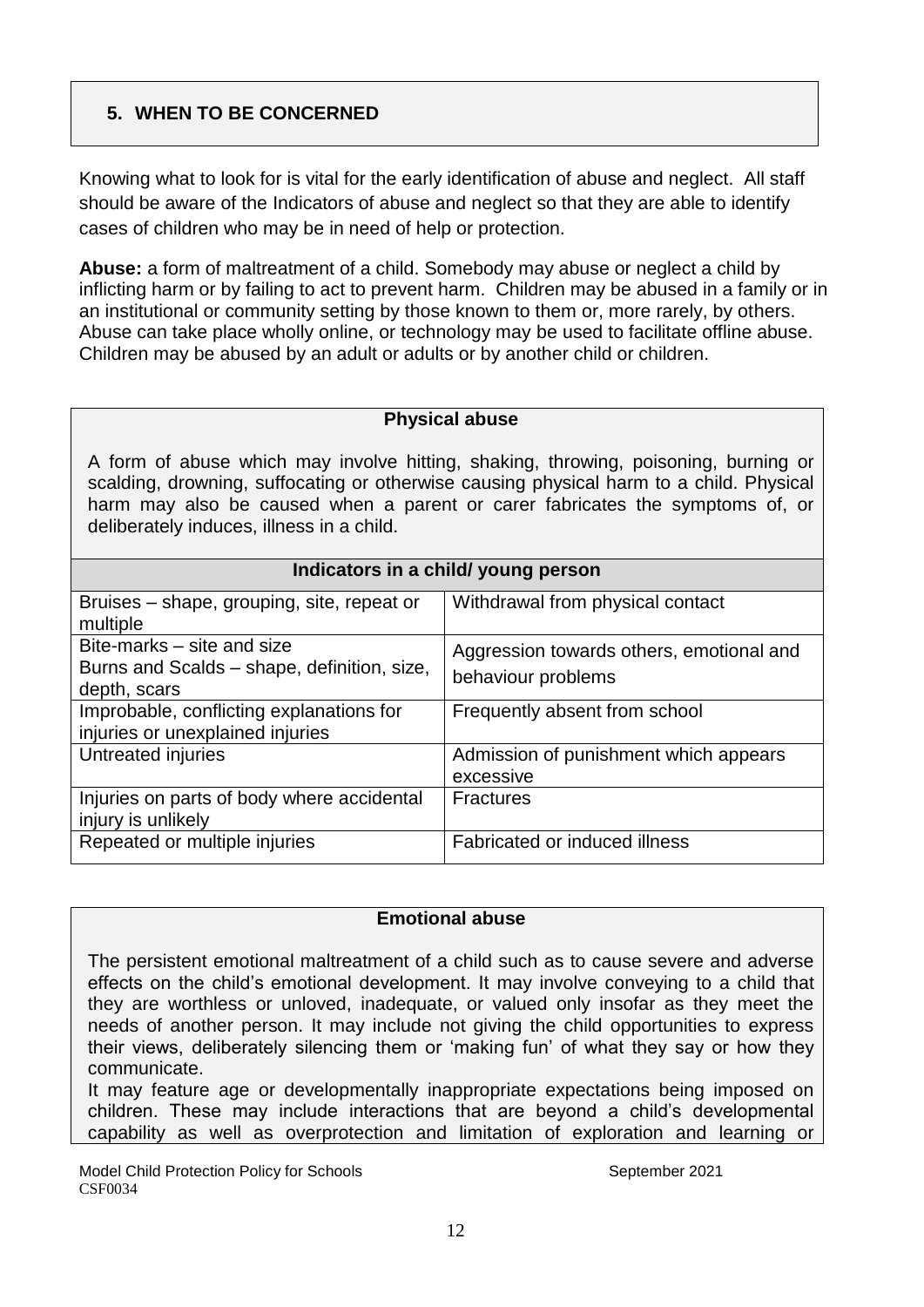preventing the child from participating in normal social interaction. It may involve seeing or hearing the ill-treatment of another. It may involve serious bullying (including cyberbullying), causing children frequently to feel frightened or in danger, or the exploitation or corruption of children. Some level of emotional abuse is involved in all types of maltreatment of a child, although it may occur alone.

| Indicators in a child/ young person                                |                                                                                        |  |  |
|--------------------------------------------------------------------|----------------------------------------------------------------------------------------|--|--|
| Self-harm                                                          | Over-reaction to mistakes / Inappropriate<br>emotional responses                       |  |  |
| Chronic running away                                               | Abnormal or indiscriminate attachment                                                  |  |  |
| Drug/solvent abuse                                                 | Low self-esteem                                                                        |  |  |
| Compulsive stealing                                                | Extremes of passivity or aggression                                                    |  |  |
| Makes a disclosure                                                 | Social isolation – withdrawn, a 'loner'<br>Frozen watchfulness particularly pre school |  |  |
| Developmental delay                                                | Depression                                                                             |  |  |
| Neurotic behaviour (e.g. rocking, hair<br>twisting, thumb sucking) | Desperate attention-seeking behaviour                                                  |  |  |

#### **Neglect**

The persistent failure to meet a child's basic physical and/or psychological needs, likely to result in the serious impairment of the child's health or development. Neglect may occur during pregnancy, for example, as a result of maternal substance abuse. Once a child is born, neglect may involve a parent or carer failing to: provide adequate food, clothing and shelter (including exclusion from home or abandonment); protect a child from physical and emotional harm or danger; ensure adequate supervision (including the use of inadequate care-givers); or ensure access to appropriate medical care or treatment. It may also include neglect of, or unresponsiveness to, a child's basic emotional needs.

| Indicators in a child/ young person          |                                          |  |  |
|----------------------------------------------|------------------------------------------|--|--|
| Failure to thrive - underweight, small       | Low self-esteem                          |  |  |
| stature                                      |                                          |  |  |
| Dirty and unkempt condition                  | Inadequate social skills and poor        |  |  |
|                                              | socialisation                            |  |  |
| Inadequately clothed                         | Frequent lateness or non-attendance at   |  |  |
|                                              | school                                   |  |  |
| Dry sparse hair                              | Abnormal voracious appetite at school or |  |  |
|                                              | nursery                                  |  |  |
| Untreated medical problems                   | Self-harming behaviour                   |  |  |
| Red/purple mottled skin, particularly on the | <b>Constant tiredness</b>                |  |  |
| hands and feet, seen in the winter due to    |                                          |  |  |
| cold                                         |                                          |  |  |
| Swollen limbs with sores that are slow to    | Disturbed peer relationships             |  |  |
| heal, usually associated with cold injury    |                                          |  |  |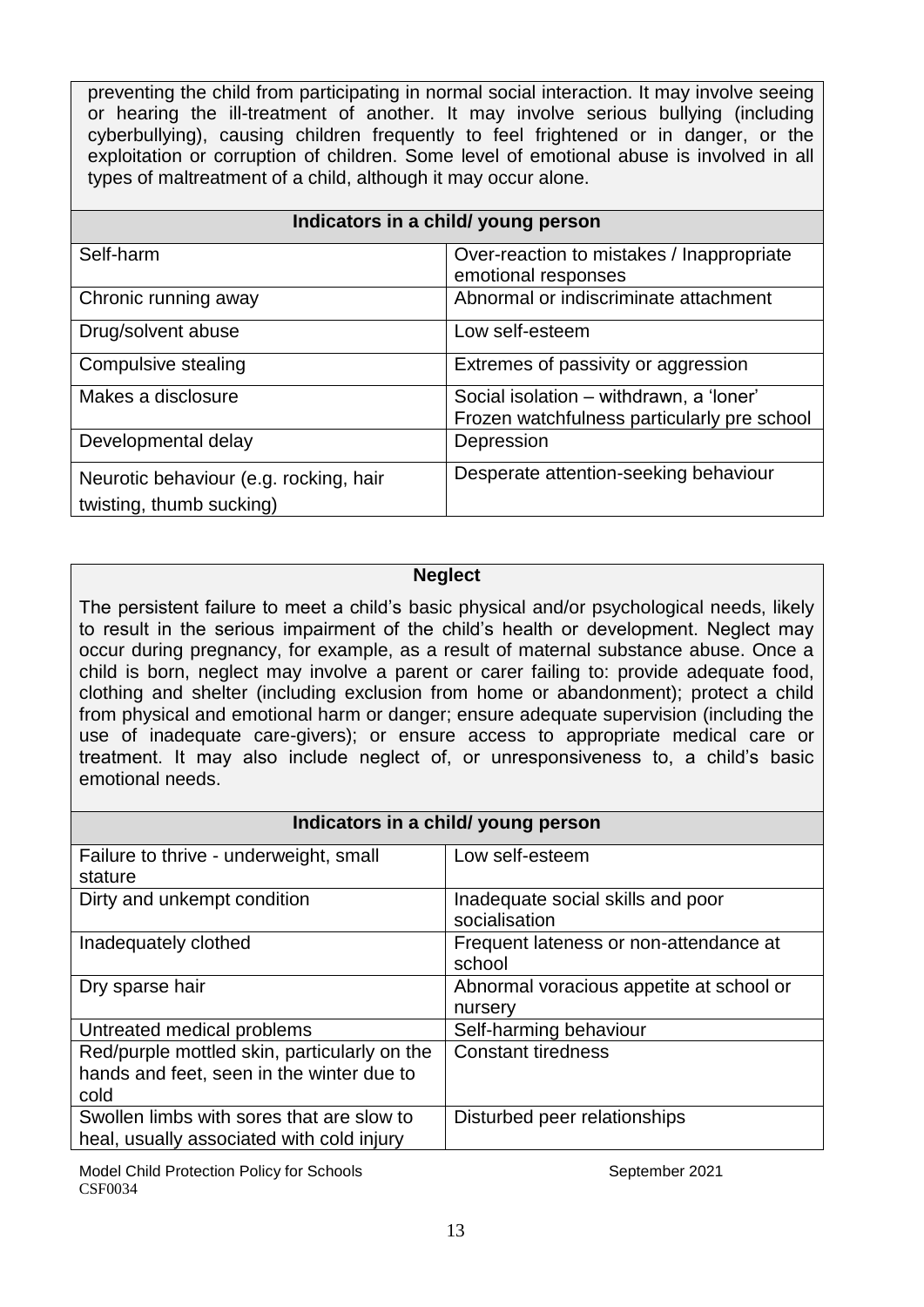#### **Sexual abuse**

Involves forcing or enticing a child or young person to take part in sexual activities, not necessarily involving violence, whether or not the child is aware of what is happening. The activities may involve physical contact, including assault by penetration (for example rape or oral sex) or non-penetrative acts such as masturbation, kissing, rubbing, and touching outside of clothing. They may also include non-contact activities, such as involving children in looking at, or in the production of, sexual images, watching sexual activities, encouraging children to behave in sexually inappropriate ways, or grooming a child in preparation for abuse. Sexual abuse can take place online, and technology can be used to facilitate offline abuse. Sexual abuse is not solely perpetrated by adult males. Women can also commit acts of sexual abuse, as can other children. The sexual abuse of children by other children is a specific safeguarding issue (also known as peer on peer abuse) in education and all staff should be aware of it and of their school policy and procedures for dealing with it.

| Indicators in a child/ young person            |                                             |  |  |
|------------------------------------------------|---------------------------------------------|--|--|
| Self-harm - eating disorders, self-mutilation  | Poor self-image, self-harm, self-hatred     |  |  |
| and suicide attempts                           |                                             |  |  |
| Running away from home                         | Inappropriate sexualised conduct            |  |  |
| Reluctant to undress for PE                    | Withdrawal, isolation or excessive worrying |  |  |
| Pregnancy                                      | Sexual knowledge or behaviour               |  |  |
|                                                | inappropriate to age/stage of development,  |  |  |
|                                                | or that is unusually explicit               |  |  |
| Inexplicable changes in behaviour, such as     | Poor attention / concentration (world of    |  |  |
| becoming aggressive or withdrawn               | their own)                                  |  |  |
| Pain, bleeding, bruising or itching in genital | Sudden changes in schoolwork habits,        |  |  |
| and /or anal area                              | become truant                               |  |  |
| Sexually exploited or indiscriminate choice    |                                             |  |  |
| of sexual partners                             |                                             |  |  |

If staff have any concerns about a child's welfare, they should act on them immediately. If staff have a concern, they should follow this policy and speak to the DSL/DDSL. The DSL/DDSL are most likely to have a complete safeguarding picture and be the most appropriate person to advise on the response to a safeguarding concern.

# **Any staff member should be able to make a Child Protection Contact Referral to Children's Services if necessary.**

All staff should be aware of the process for making Child Protection Contact Referrals to Children's Services for statutory assessments under the Children Act 1989, especially section 17 (children in need) and section 47 (a child suffering, or likely to suffer, significant harm - from abuse or neglect) that may follow a Contact Referral, along with the role they might be expected to play in such assessments.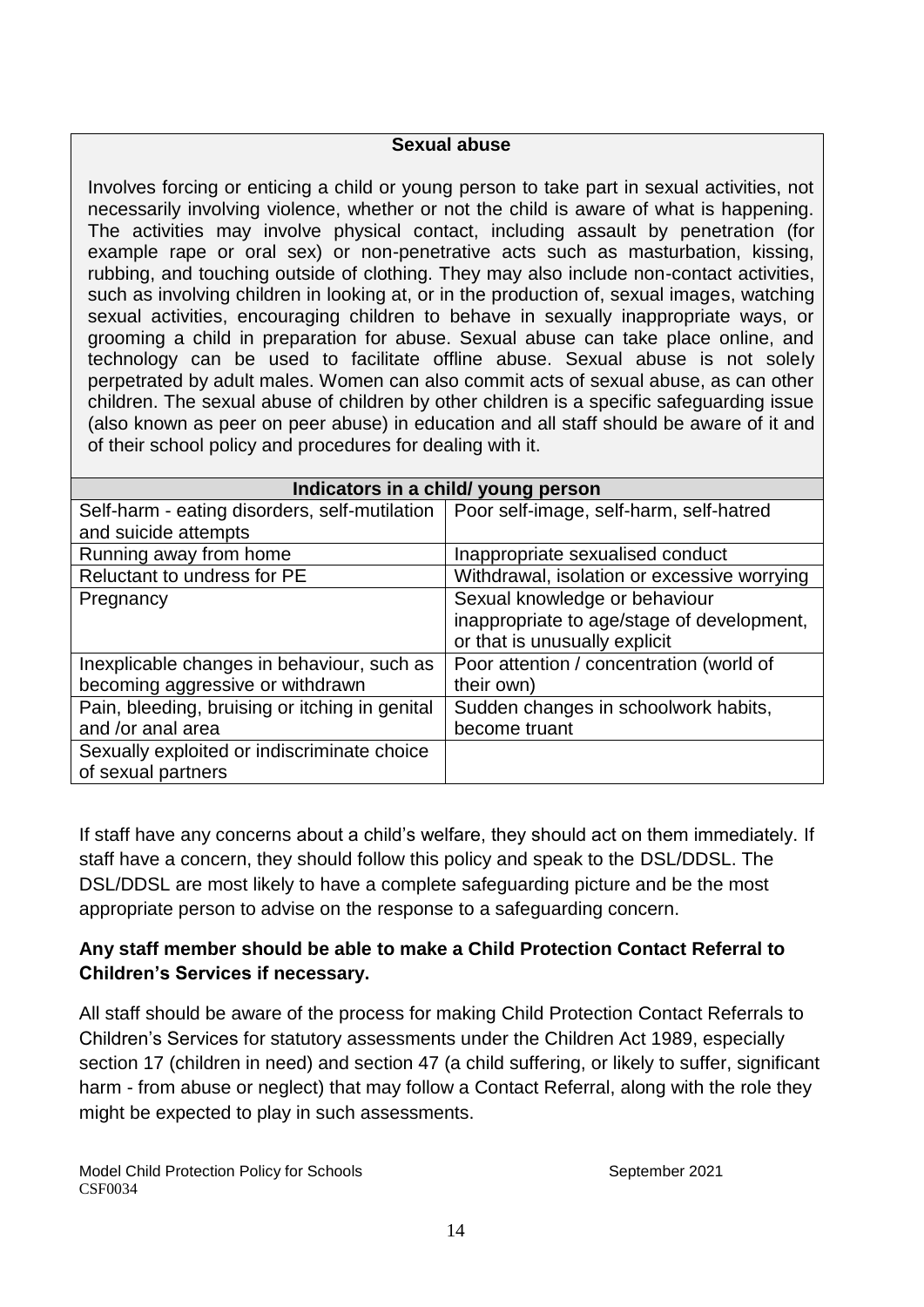Staff should not assume a colleague or another professional will take action and share information that might be critical in keeping children safe. They should be mindful that early information sharing is vital for effective identification, assessment and allocation of appropriate service provision.

### **Options will then include:**

- Managing any support for the child internally via the school or college's own pastoral support processes.
- Completing a Families First Assessment or making a request for early help support.
- A Child Protection Contact Referral for statutory services, for example as the child might be in need of services, or suffering / likely to suffer significant harm from abuse or neglect.

### **Extra Familial Harm (formerly contextual Safeguarding)**

Safeguarding incidents and/or behaviours can be associated with factors outside the school or college and/or can occur between children outside the school or college. All staff, but especially the DSLs and their Deputies should be considering the context within which such incidents and/or behaviours occur. This is known as contextual safeguarding, which simply means assessments of children should consider whether wider environmental factors are present in a child's life that are a threat to their safety and/or welfare.

### **A child centred and coordinated approach to safeguarding**

Safeguarding and promoting the welfare of children is **everyone's responsibility.** In order to fulfil this responsibility effectively, each professional should make sure their approach is **child centred**. This means that they should consider, at all times, what is in the best interests of the child.

Schools and their staff form part of the wider safeguarding system for children. This system is based on the principle of providing help for families to stay together where it is safe for the children to do so, and looking at alternatives where it is not, whilst acting in the **best interests** of the child at all times.

### **Children who may require early help (known as Families First in Hertfordshire)**

Families First is Hertfordshire's strategy for early help for families. A directory of early help services is available at [www.hertfordshire.gov.uk/familiesfirst](http://www.hertfordshire.gov.uk/familiesfirst) which will help practitioners and families find information and support to prevent escalation of needs and crisis.

All staff should be aware of the **early help process**, and understand their role in identifying emerging problems, sharing information with other professionals to support early identification and assessment of a child's needs. It is important for children to receive the right help at the right time to address risks and prevent issues escalating. This also includes staff monitoring the situation and feeding back to the DSL any ongoing/escalation of concerns so that consideration can be given to a Child Protection Contact Referral to Children's Services if the child's situation doesn't appear to be improving.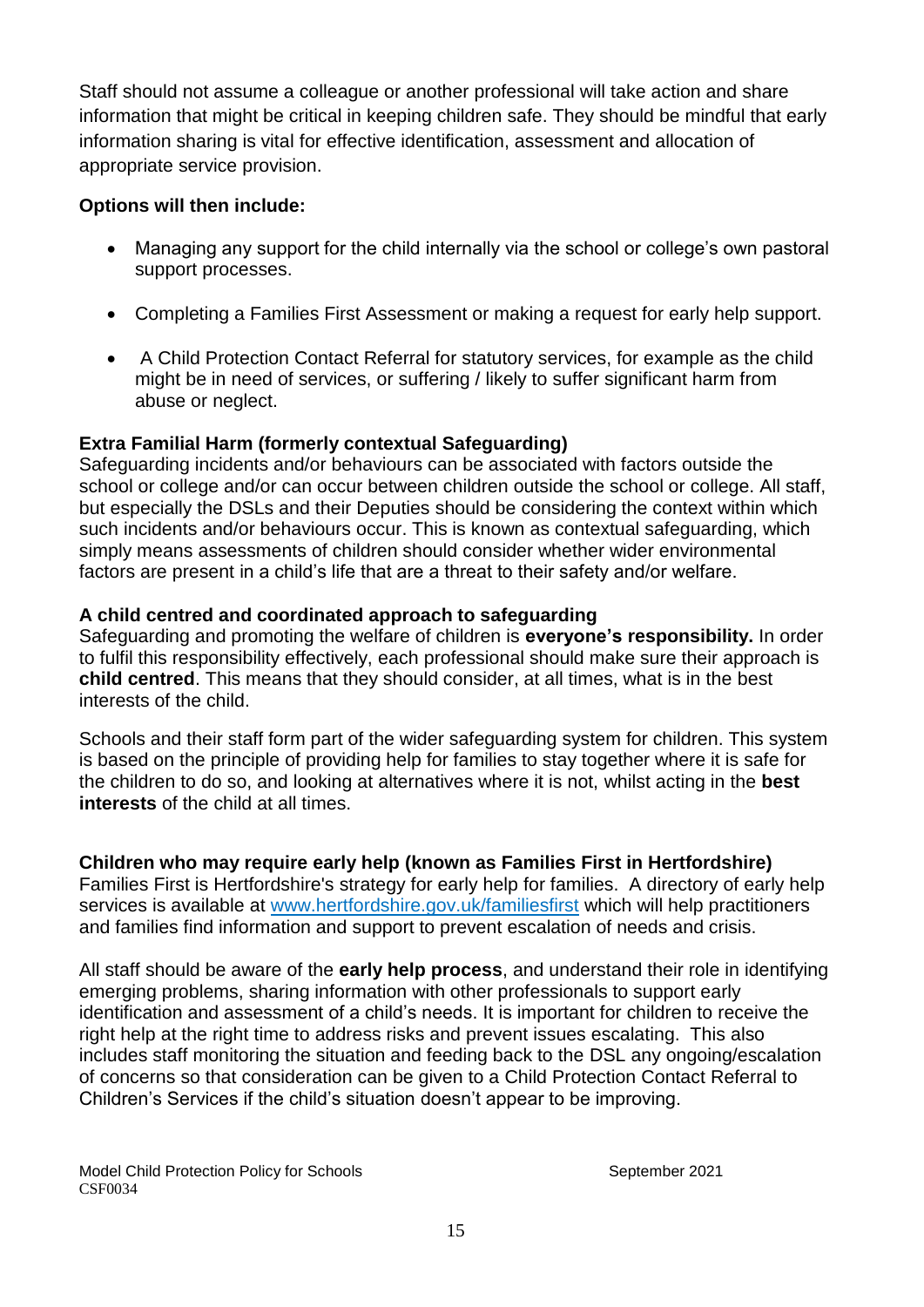If early help is appropriate, the DSL or a Deputy will generally lead on liaising with other agencies and setting up a Families First Assessment as appropriate.

# **Any child may benefit from early help, but all school and college staff should be particularly alert to the potential need for early help for a child who:**

- has special educational needs (whether or not they have a statutory Education, Health and Care Plan);
- has a mental health need;
- is a young carer;
- is showing signs of being drawn in to anti-social or criminal behaviour, including gang involvement and association with organised crime groups or county lines;
- is frequently missing/goes missing from care or from home;
- is at risk of modern slavery, trafficking, sexual or criminal exploitation;
- is at risk of being radicalised or exploited;
- has a family member in prison, or is affected by parental offending;
- is in a family circumstance presenting challenges for the child, such as drug and alcohol misuse, adult mental health issues and domestic abuse;
- is misusing drugs or alcohol themselves;
- has returned home to their family from care;
- is at risk of 'honour'-based abuse such as Female Genital Mutilation or Forced Marriage;
- is a privately fostered child; and
- is persistently absent from education, including persistent absences for part of the school day.

School staff members should be aware of the main categories of maltreatment: **physical abuse, emotional abuse, sexual abuse and neglect** as well as being aware of the indicators of maltreatment and **specific safeguarding issues** so that they are able to identify cases of children who may be in need of help or protection.

### **Children with special educational needs and disabilities:**

Additional barriers can exist when recognising abuse and neglect in this group of children. This can include:

- \* Assumptions that indicators of possible abuse such as behaviour, mood and injury relate to the child's impairment without further exploration.
- Assumptions that children with SEN and disabilities can be disproportionally impacted by things like bullying- without outwardly showing any signs.
- ❖ Communication barriers and difficulties.
- Reluctance to challenge carers, (professionals may over empathise with carers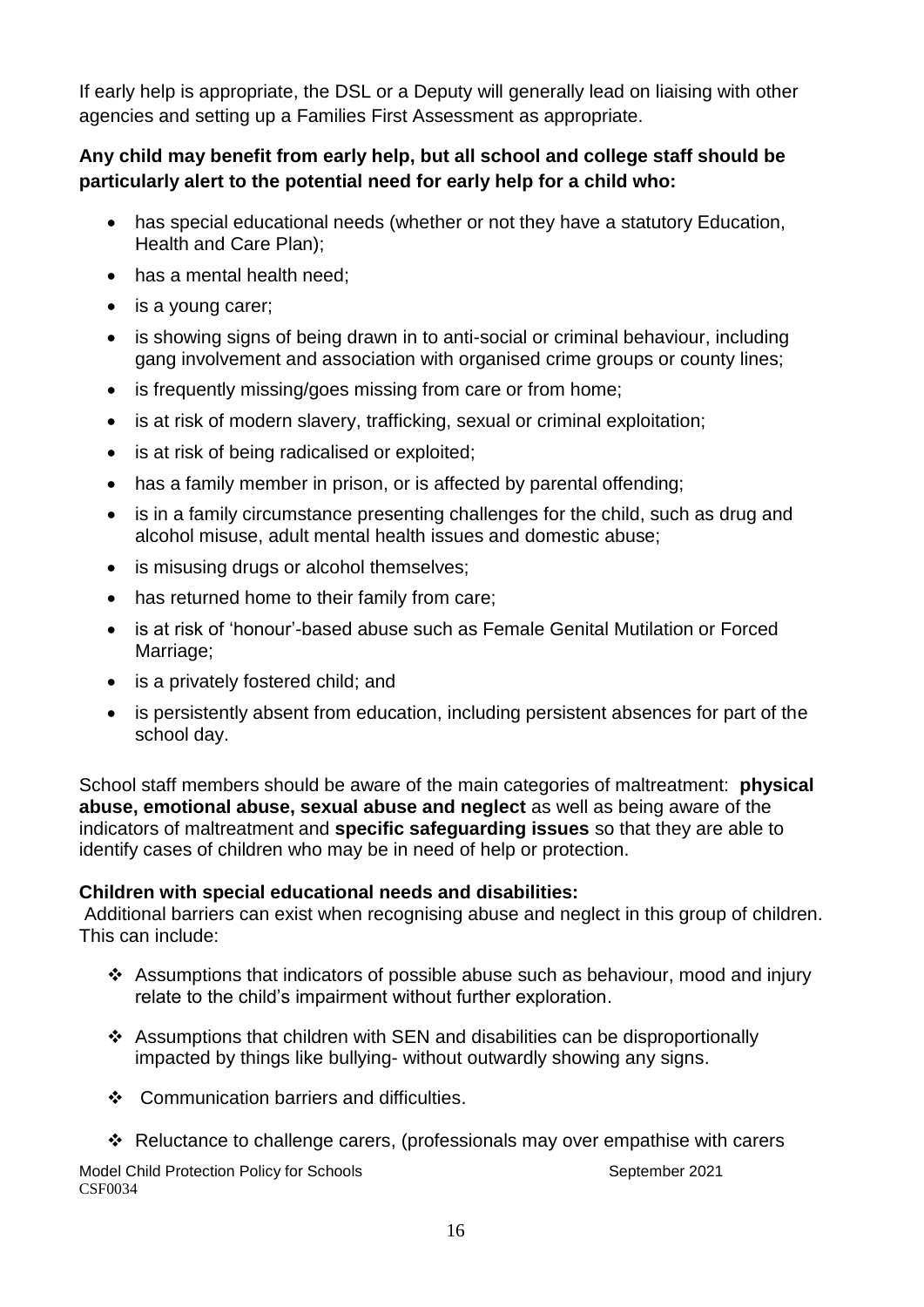because of the perceived stress of caring for a disabled child).

- $\div$  Disabled children often rely on a wide network of carers to meet their basic needs and therefore the potential risk of exposure to abusive behaviour can be increased.
- A disabled child's understanding of abuse.
- Lack of choice/ participation.
- $\cdot$  Isolation.

# **Peer on peer abuse (child on child)**

**All** staff should be aware that safeguarding issues can manifest themselves via peer on peer abuse. This is most likely to include, but may not be limited to:

• Bullying (including cyberbullying).

• Physical abuse such as hitting, kicking, shaking, biting, hair pulling, or otherwise causing physical harm.

• Sexual violence, such as rape, assault by penetration and sexual assault.

• Sexual harassment, such as sexual comments, remarks, jokes and online sexual harassment, which may be stand-alone or part of a broader pattern of abuse.

• Up-skirting, which typically involves taking a picture under a person's clothing without them knowing, with the intention of viewing their genitals or buttocks to obtain sexual gratification, or cause the victim humiliation, distress or alarm.

- Sexting (also known as sharing nudes or semi-nudes).
- Initiation/hazing type violence and rituals.

All staff should be aware that abuse is abuse and peer on peer abuse will never be tolerated or passed off as "banter", "just having a laugh" or "part of growing up". Furthermore, they should *recognise the gendered nature of peer on peer abuse (i.e. that it is more likely that girls will be victims and boys' perpetrators), but that all peer on peer abuse is unacceptable and will be taken seriously.*

In order to minimise the risk of peer on peer abuse the school:

- Provides a developmentally appropriate PSHE and RSE curriculum which develops pupils' understanding of acceptable behaviour and keeping themselves safe. (Examples should be listed here)
- Have systems in place for any student to raise concerns with staff, knowing that they will be listened to, believed and valued. (Examples should be listed here)
- Ensure victims, perpetrators and any other child affected by peer on peer abuse will be supported (state process/examples))

Model Child Protection Policy for Schools September 2021 CSF0034 Develops robust risk assessments where appropriate (e.g. Using the Risk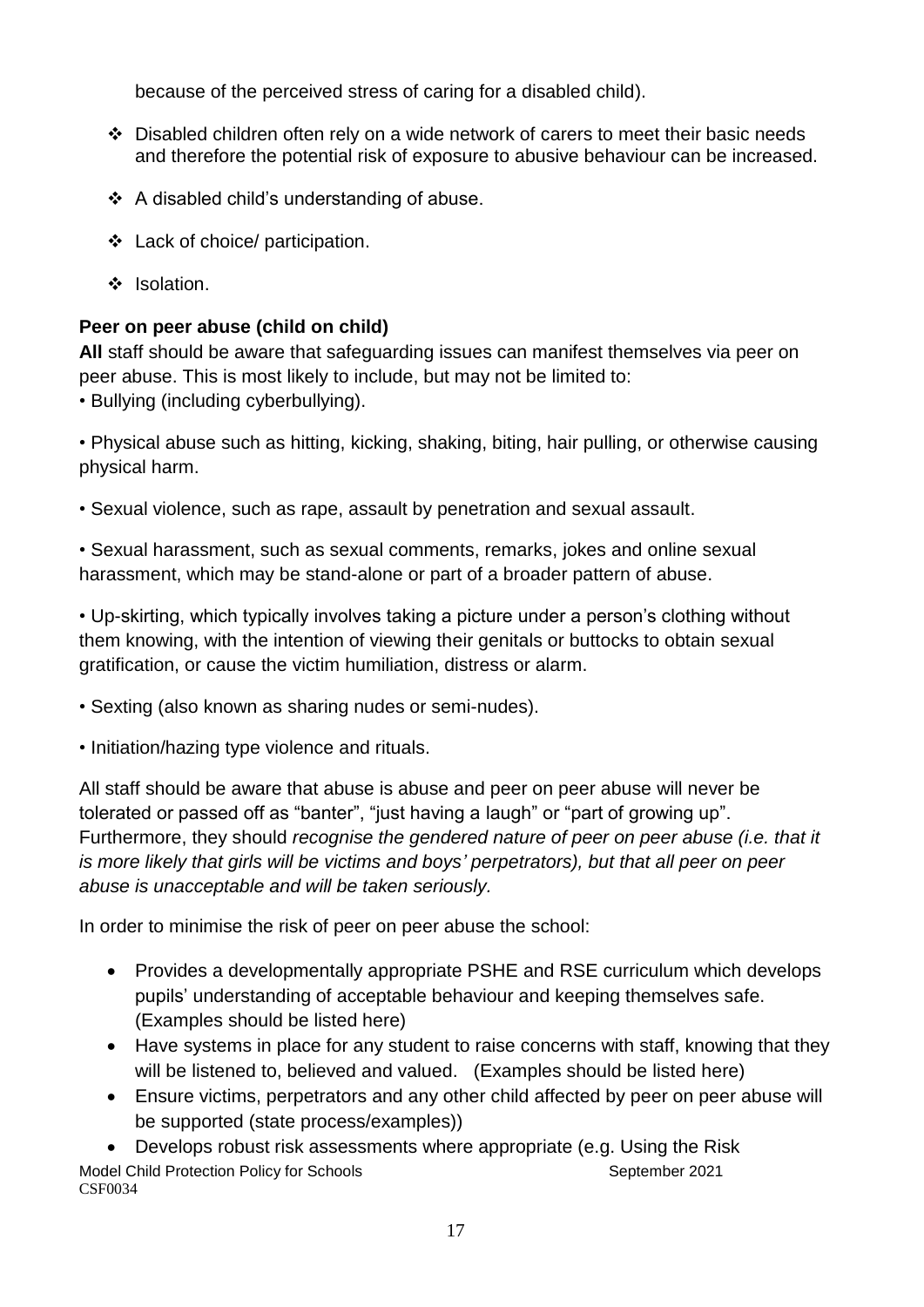Assessment Management Plan and Safety and Support Plan tools).

• Have relevant policies in place (e.g. behaviour policy).

Where there is an allegation or concern that a child has abused others, Section 4.4 of the Hertfordshire Safeguarding Children Partnership Procedures Manual, 'Children Who Abuse Others':

**[http://hertsscb.proceduresonline.com/chapters/p\\_chil\\_abuse.html](http://hertsscb.proceduresonline.com/chapters/p_chil_abuse.html)**

Staff should also refer to Part five of KCSiE (DfE 2021) – '**Child on child sexual violence and sexual harassment':**

**<https://www.gov.uk/government/publications/keeping-children-safe-in-education--2>**

### **Serious violence**

All staff should be aware of indicators, which may signal that children are at risk from, or are involved with serious violent crime.

- Increased absence from school
- Change in friendships or relationships with older individuals or groups
- Significant decline in performance
- Signs of self-harm or significant change in wellbeing
- Signs of assault or unexplained injuries
- Unexplained gifts/new possessions

Also refer to **Schools Toolkit** the characteristics of young peoples' vulnerability to CSE and CCE on the HGFL;**[https://thegrid.org.uk/safeguarding-and-child-protection/child](https://thegrid.org.uk/safeguarding-and-child-protection/child-protection/specific-safeguarding-issues/child-sexual-and-criminal-exploitation)[protection/specific-safeguarding-issues/child-sexual-and-criminal-exploitation](https://thegrid.org.uk/safeguarding-and-child-protection/child-protection/specific-safeguarding-issues/child-sexual-and-criminal-exploitation)**

### **Child Sexual Exploitation (CSE) and Child Criminal Exploitation (CCE)**

Both CSE and CCE are forms of abuse and both occur where an individual or group takes advantage of an imbalance in power to coerce, manipulate or deceive a child into sexual or criminal activity. Whilst age may be the most obvious, this power imbalance can also be due to a range of other factors including gender, sexual identity, cognitive ability, physical strength, status, and access to economic or other resources. In some cases, the abuse will be in exchange for something the victim needs or wants and/or will be to the financial benefit or other advantage (such as increased status) of the perpetrator or facilitator. The abuse can be perpetrated by individuals or groups, males or females, and children or adults. The abuse can be a one-off occurrence or a series of incidents over time and range from opportunistic to complex organised abuse. It can involve force and/or enticementbased methods of compliance and may, or may not, be accompanied by violence or threats of violence. Victims can be exploited even when activity appears consensual and it should be noted exploitation as well as being physical can be facilitated and/or take place online. More information include definitions and indicators are included in Annex B KCSiE DfE 2021.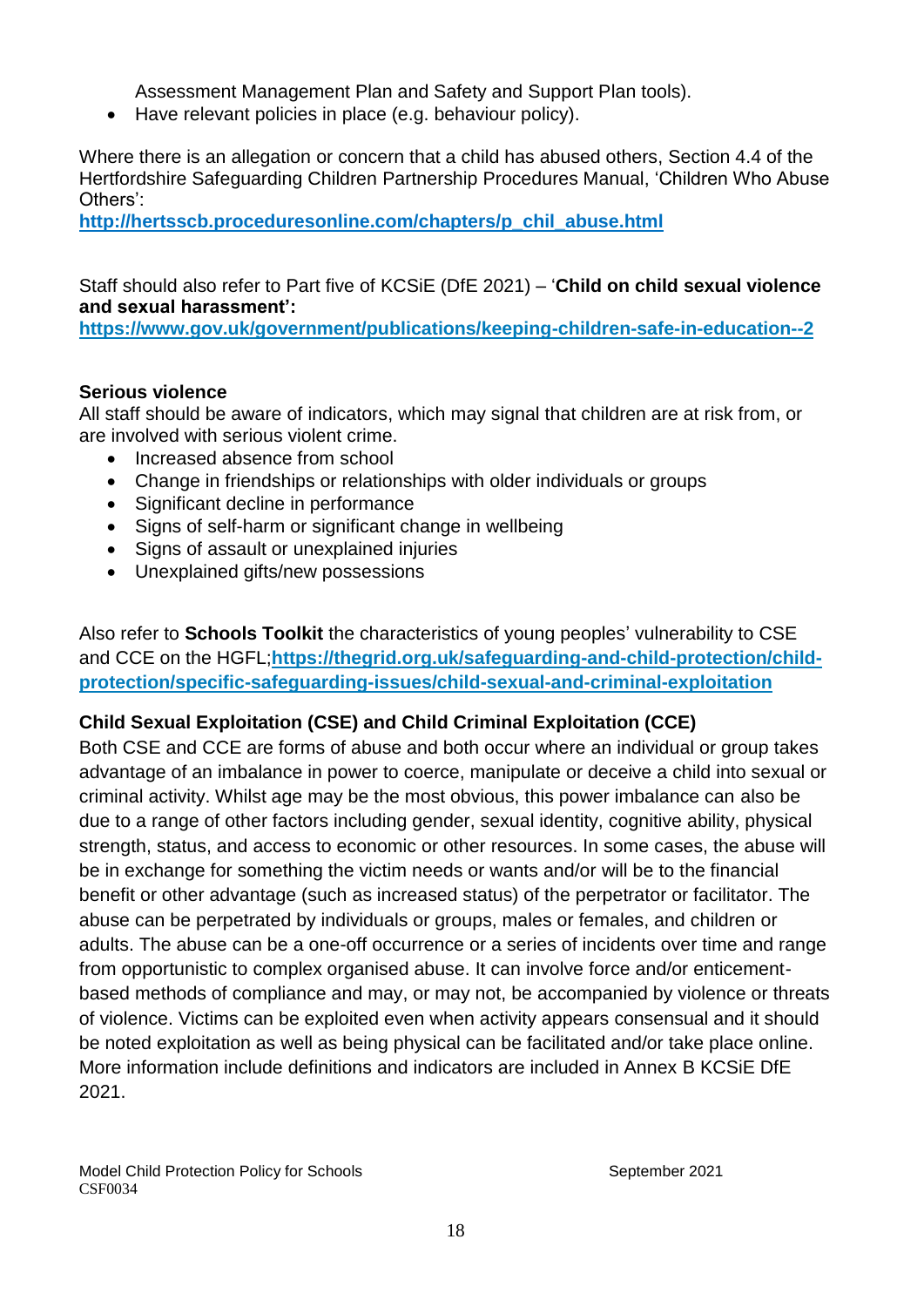### **Mental Health**

All staff should be aware that mental health problems can, in some cases, be an indicator that a child has suffered or is at risk of suffering abuse, neglect or exploitation. Only appropriate trained professionals should attempt to make a diagnosis of a mental health problem. Staff however, are well placed to observe children day-to-day and identify those whose behaviour suggests that they may be experiencing a mental health problem or be at risk of developing one.

If staff have a mental health concern about a child that is also a safeguarding concern, immediate action should be taken by following the procedures in this policy and speaking to the schools DSL.

### **Prevent: Safeguarding Children and Young People from Radicalisation**

Children can be vulnerable to extreme ideologies and radicalisation. Similar to protecting children from other forms of harm and abuse, protecting children from radicalisation must be part of all school and college safeguarding approaches.

All schools and colleges are subject to the Prevent Duty under Section 26 of the Counter Terrorism and Security Act 2015 (the CTSA 2015), in the exercise of their functions to have "due regard to the need to prevent people from being drawn into terrorism." Pg 133 KCSiE (DfE 2021).

There are signs and vulnerability factors that may indicate a child is susceptible to radicalisation or is in the process of being radicalised. It is possible to protect vulnerable people from extremist thinking and intervene to safeguard those at risk of radicalisation. Staff must be alert to changes in children's behaviour, which could indicate that they may be in need of Prevent support. They must act proportionately to the concern using the Prevent 'notice, check, share' approach, which may lead to the DSL making a Prevent referral.

Local Hertfordshire County Council guidance on Prevent is featured at 6.25 of the Hertfordshire Safeguarding Children's Partnership CP procedures **[https://hertsscb.proceduresonline.com/chapters/p\\_prevent\\_guide.html](https://hertsscb.proceduresonline.com/chapters/p_prevent_guide.html)**

Which outlines the specific duties in Hertfordshire. This guidance also features advice on making a Prevent referral. (please note at the time of writing this policy 6.25 of the HSCP CP procedures is under review)

#### **Domestic Abuse**

Domestic abuse is: any incident or pattern of incidents of controlling, coercive, threatening behaviour, violence or abuse between those aged 16 or over who are, or have been, intimate partners or family members regardless of gender or sexuality. The abuse can encompass but is not limited to psychological; physical; sexual; financial; and emotional.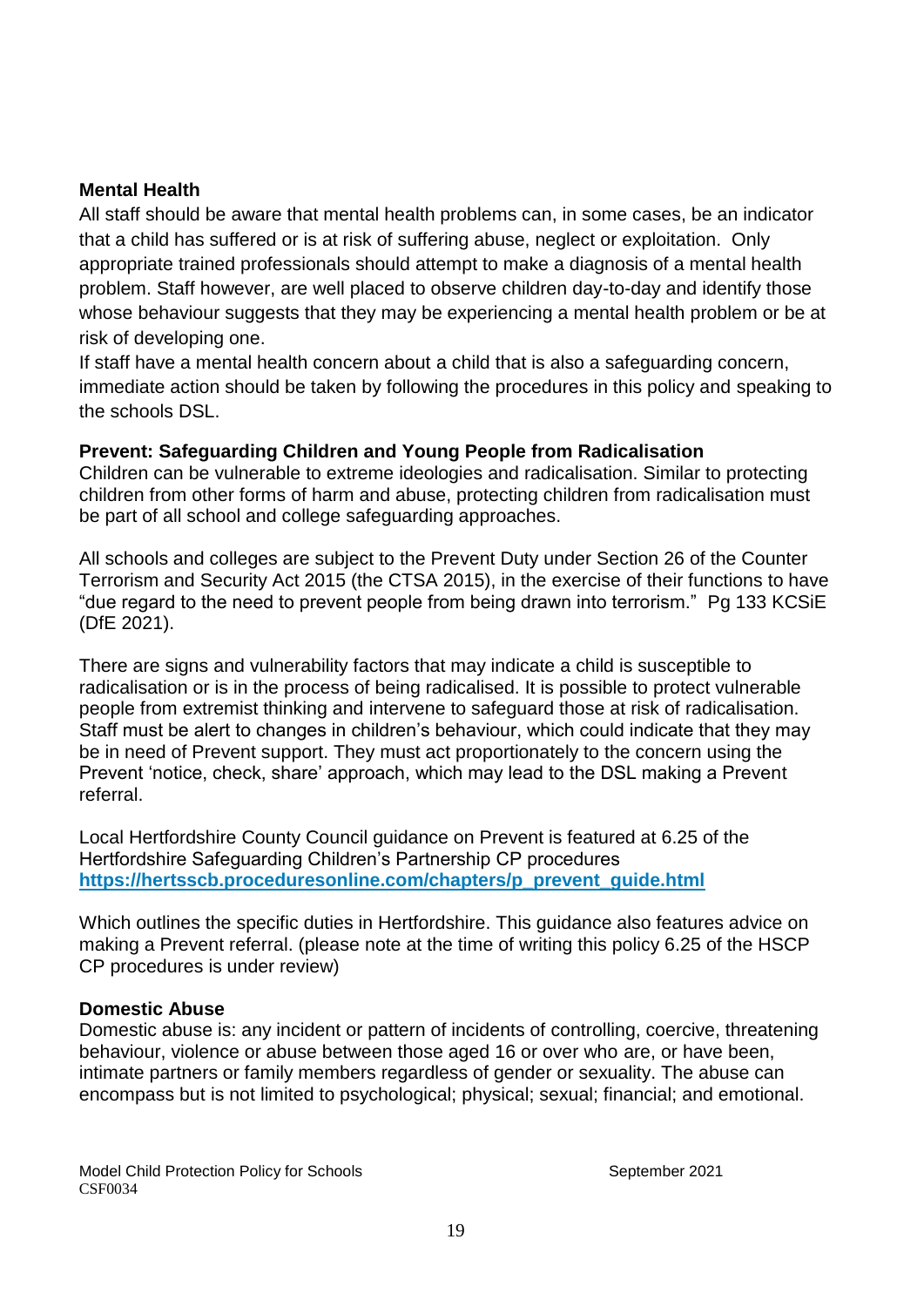All children can witness and be adversely affected by domestic abuse in the context of their home life where domestic abuse occurs between family members. See Appendix 4 for information regarding Operation Encompass.

# **6. DEALING WITH A DISCLOSURE**

If a child confides in a member of staff/volunteer and requests that the information is kept secret, it is important that the member of staff/volunteer tell the child in a manner appropriate to the child's age/stage of development that they cannot promise complete confidentiality – instead they must explain that they may need to pass information to other professionals to help keep the child or other children safe.

If a child discloses that he or she has been abused in some way, the member of staff/volunteer should:

- Listen to what is being said without displaying shock or disbelief
- Accept what is being said
- Allow the child to talk freely
- Reassure the child, but not make promises which might not be possible to keep
- Never promise a child that they will not tell anyone as this may ultimately not be in the best interests of the child.
- Reassure him or her that what has happened is not his or her fault
- Stress that it was the right thing to tell
- Listen, only asking questions when necessary to clarify what is being said.
- Not criticise the alleged perpetrator
- Explain what has to be done next and who has to be told
- Make a written record (see Record Keeping)
- Pass the information to the DSL without delay (if a DSL or Deputy is not available, staff must inform a senior member of staff or complete a child protection contact referral if this disclosure indicates that the child may be at risk of immediate harm and/or have been suffered significant harm to ensure reporting to Police and/or Children's Services where necessary is not delayed)

#### **Third Party Disclosures**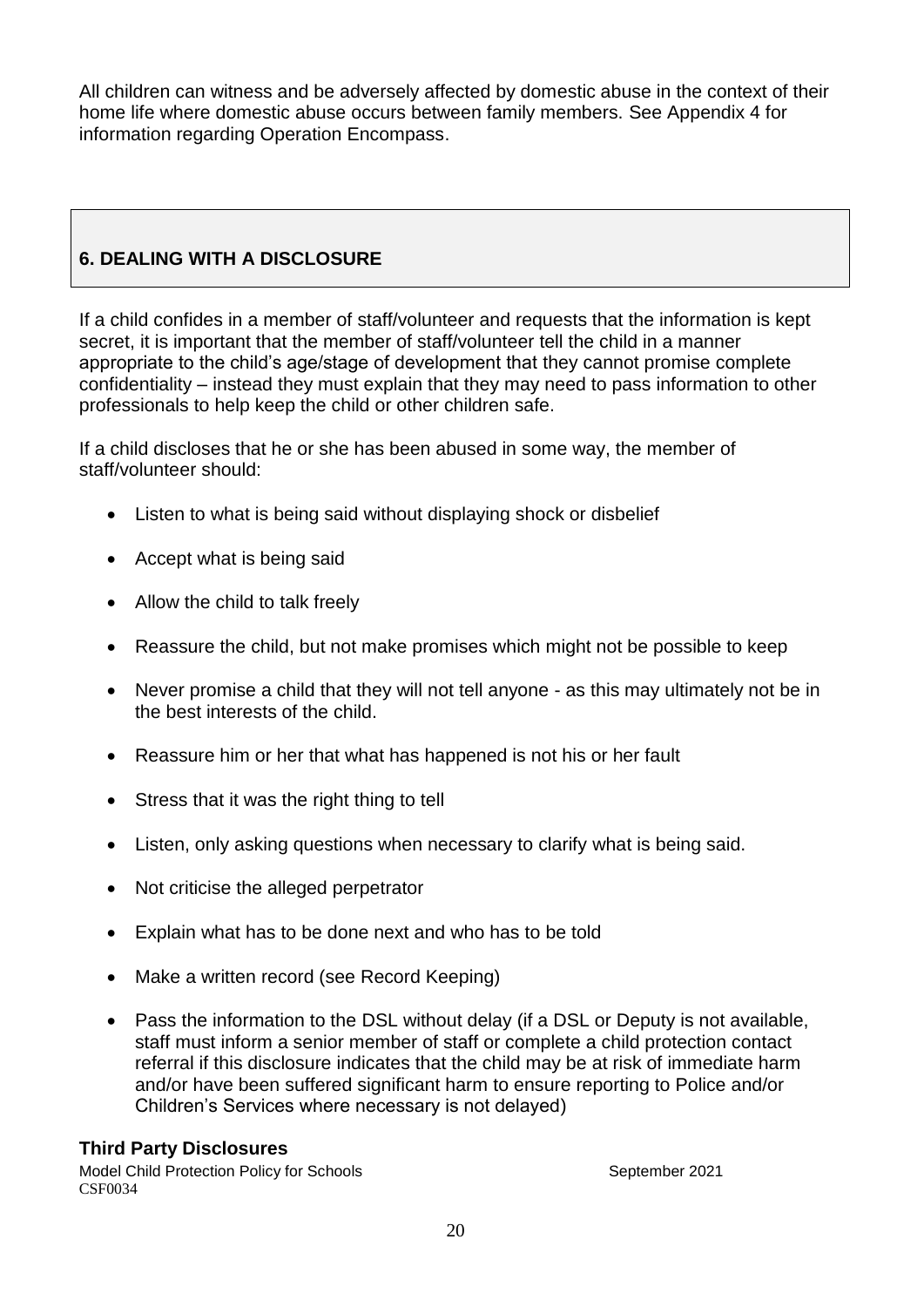It's everyone's responsibility to report concerns related to children and make referrals to Children Services and the Police if suspected that a child has been abused or is at risk of abuse.

Therefore, when safeguarding concerns are shared to the DSL in a school by a parent or member of the public, it is important to note that there is equal responsibility by the complainant to report the matter also directly rather than assume the responsibility is that of the school. If unsure of how to do this speak to the DSL / head teacher and they will advise accordingly.

#### **Support**

Dealing with a disclosure from a child, and safeguarding issues can be stressful. The member of staff/volunteer should, therefore, consider seeking support for him/herself and discuss this with the DSL.

**If a school /college staff member receives a disclosure about potential harm caused by another staff member, they should see section 11 of this policy–** *Allegations involving school staff/volunteers.* 

# **7. RECORD KEEPING**

All practitioners should be confident of the processing conditions under the Data Protection Act 2018 and the GDPR which allow them to store and share information for safeguarding purposes, including information, which is sensitive and personal, and should be treated as 'special category personal data'.

All concerns, discussions and decisions made and the reasons for those decisions should be recorded in writing. If in doubt about recording requirements staff should discuss with the DSL.

- Record as soon as possible after the conversation. Use the schools Child Protection Recording system which may be electronic or using a record of concern sheet. (proforma available on the Hertfordshire Grid for Learning (HGFL).
- Ensure the date, time, place is recorded, and any noticeable non-verbal behaviour and the words used by the child.
- Use the body map on the schools recording system or the proforma body map available on HGFL, to indicate the position of any injuries and a clear description of the injury.
- Record statements and observations rather than interpretations or assumptions.
- Do not destroy the original records in case they are needed by a court.
- All records need to be given to the DSL promptly. No copies should be retained by the member of staff or volunteer.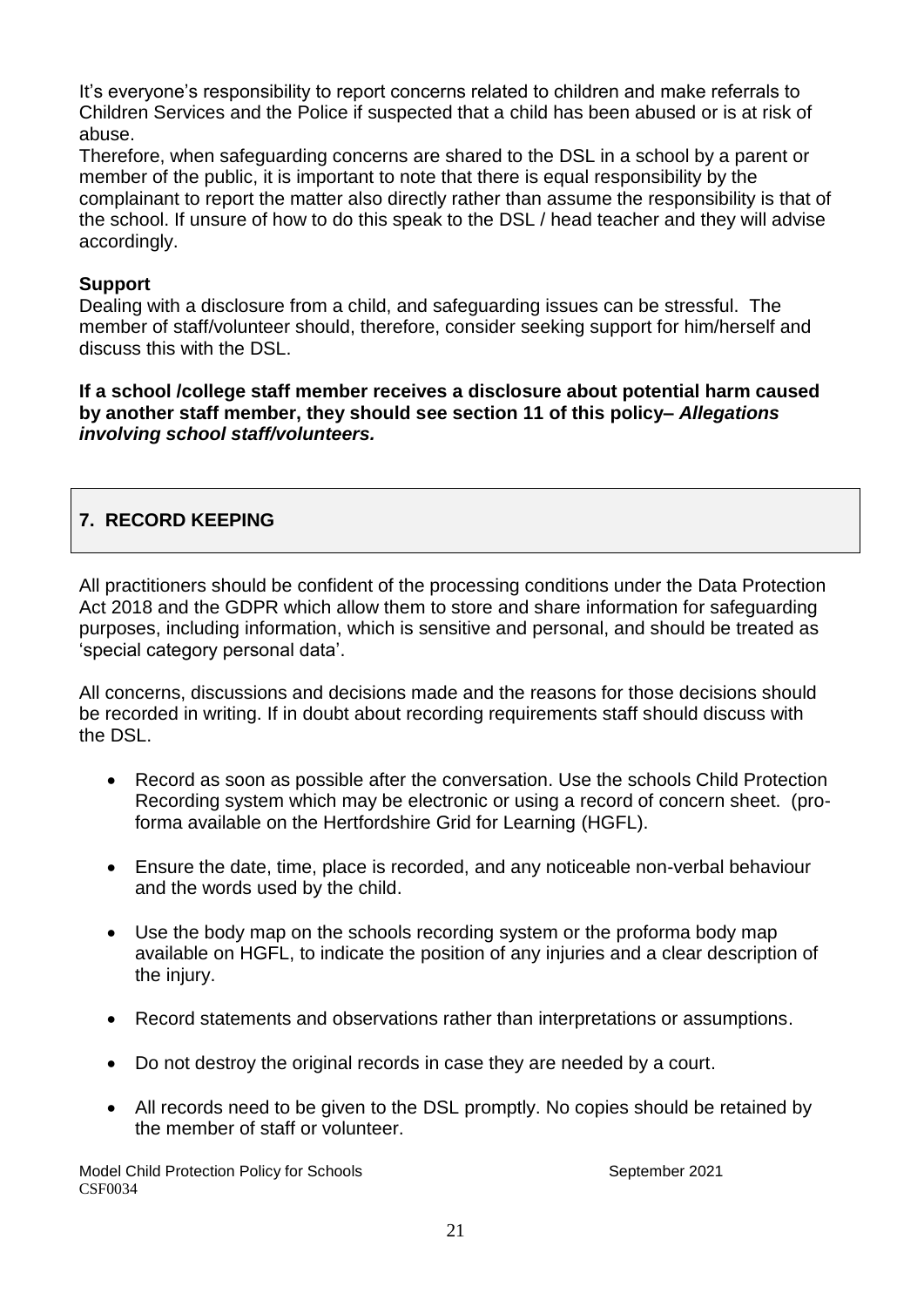The DSL will ensure that all safeguarding records are managed in accordance with the Education (Pupil Information) (England) Regulations 2005.

Safeguarding records, The Herts Grid **[https://thegrid.org.uk/safeguarding-and-child-protection/child](https://thegrid.org.uk/safeguarding-and-child-protection/child-protection/safeguarding-records)[protection/safeguarding-records](https://thegrid.org.uk/safeguarding-and-child-protection/child-protection/safeguarding-records)**

# **8. CONFIDENTIALITY**

Safeguarding children raises issues of confidentiality that must be clearly understood by all staff/volunteers in schools.

- All staff in schools, both teaching and non-teaching staff, have a responsibility to share relevant information about the protection of children with other professionals, particularly the investigative agencies.
- Staff/volunteers who receive information about children and their families in the course of their work should share that information only within appropriate professional contexts.

# **9. SCHOOL PROCEDURES**

### **Please see Appendix 3: KCSiE (DfE 2021) pg.23**

If any member of staff is concerned about a child, he or she must inform the DSL. The DSL will decide whether the concerns should be raised to Children's Services and if deemed to have met the threshold a Child Protection Contact Referral will be completed. If a Child Protection Contact Referral to Children's Services is made the DSL will discuss the referral with the parents, unless to do so would place the child at further risk of harm.

While it is the DSL's role to make Child Protection Contact Referrals, any staff member can make a Child Protection Contact Referral to Children's Services if a child is in immediate danger or is at risk of harm (e.g. concern that a family might have plans to carry out FGM, Forced Marriage etc). In these circumstances a Child Protection Contact Referral should be made to Children's Services and/or the Police immediately. Where Child Protection Contact Referrals are made by another member of staff, the DSL should be informed as soon as possible.

If a **teacher** (persons employed or engaged to carry out teaching work at schools and other institutions in England), in the course of their work in the profession, discovers that an act of Female Genital Mutilation (FGM) appears to have been carried out on a girl under the age of 18 the **teacher** must report this to the police via 101. **This is a mandatory reporting duty.** KCSiE (DfE 2021) pg. 131-132: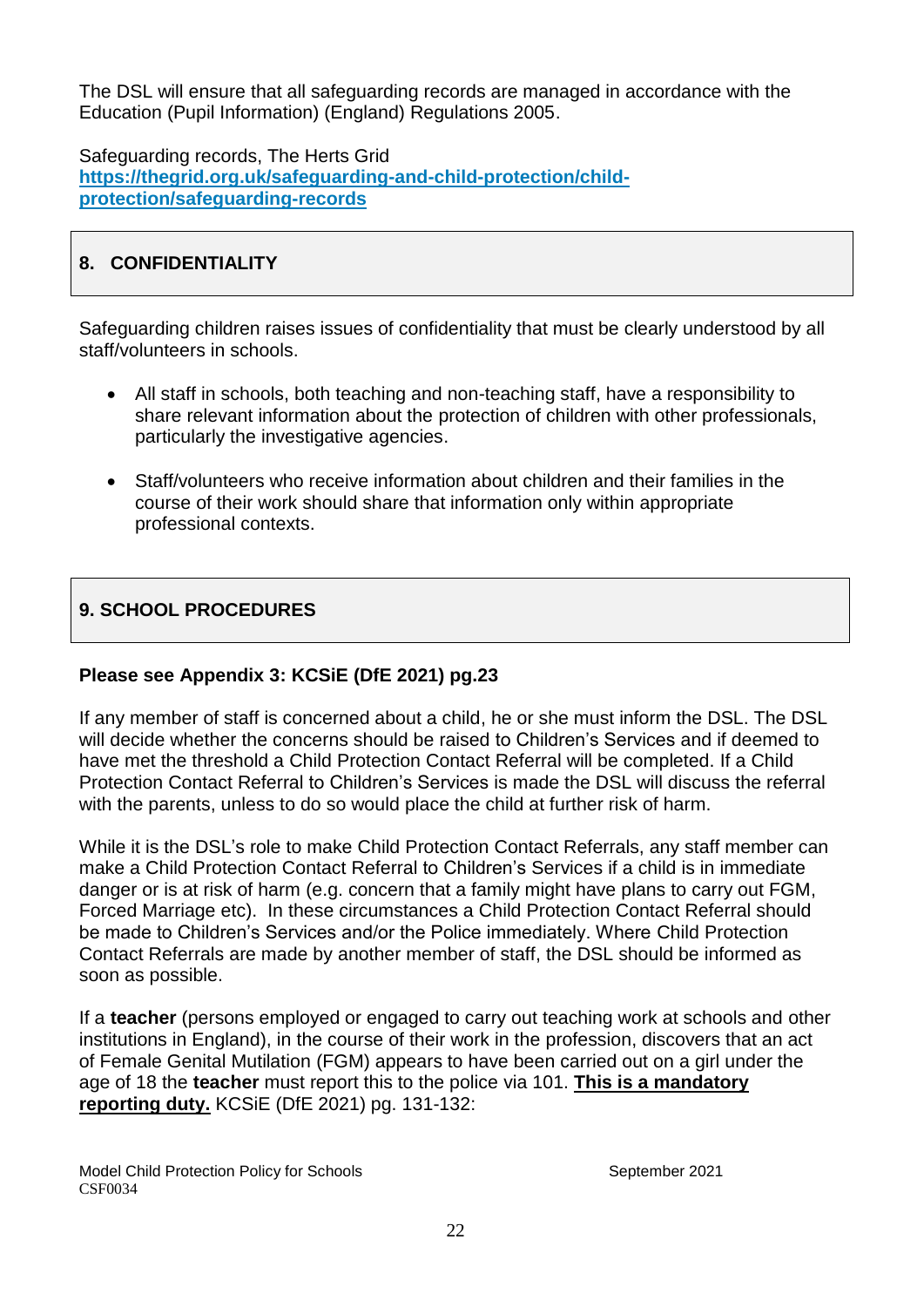If the allegations raised are against other children, the school should follow section 4.4 of the Hertfordshire Safeguarding Children Partnership Procedures Manual – Children Who Abuse Others. Please see the school's anti-bullying policy for more details on procedures to minimise the risk of peer on peer abuse.

The member of staff must record information regarding the concerns on the same day. The recording must be a clear, precise and a factual account of any verbal disclosures and observations (record of concern pro-forma is available on the Hertfordshire Grid for Learning).

Particular attention should be paid to the attendance and development of any child about whom the school has concerns, or who has been identified as being the subject of a Child Protection Plan and a written record will be kept.

If a pupil who is/or has been the subject of a child protection plan changes school, the DSL will inform the social worker responsible for the case and transfer the appropriate records to the DSL at the receiving school, in a secure manner, and separate from the child's academic file.

The DSL is responsible for making the senior leadership team aware of trends in behaviour that may affect pupil welfare. If necessary, training will be arranged.

# **10. COMMUNICATION WITH PARENTS**

St Anthony's will ensure the Child Protection Policy is available publicly via the school website.

Parents should be informed prior to a Child Protection Contact Referral, unless it is considered to do so might place the child at increased risk of significant harm by:

- The behavioural response it prompts e.g. a child being subjected to abuse, maltreatment or threats / forced to remain silent if alleged abuser informed.
- Leading to an unreasonable delay.
- Leading to the risk of loss of evidential material.

(The school may also consider not informing parent(s) where this would place a member of staff at risk).

The school will endeavour to ensure that parents understand the responsibilities placed on the school staff for safeguarding children.

Where reasonably possible schools and colleges should hold more than one emergency contact number for each pupil and student. KCSiE (DfE 2021) pg. 26.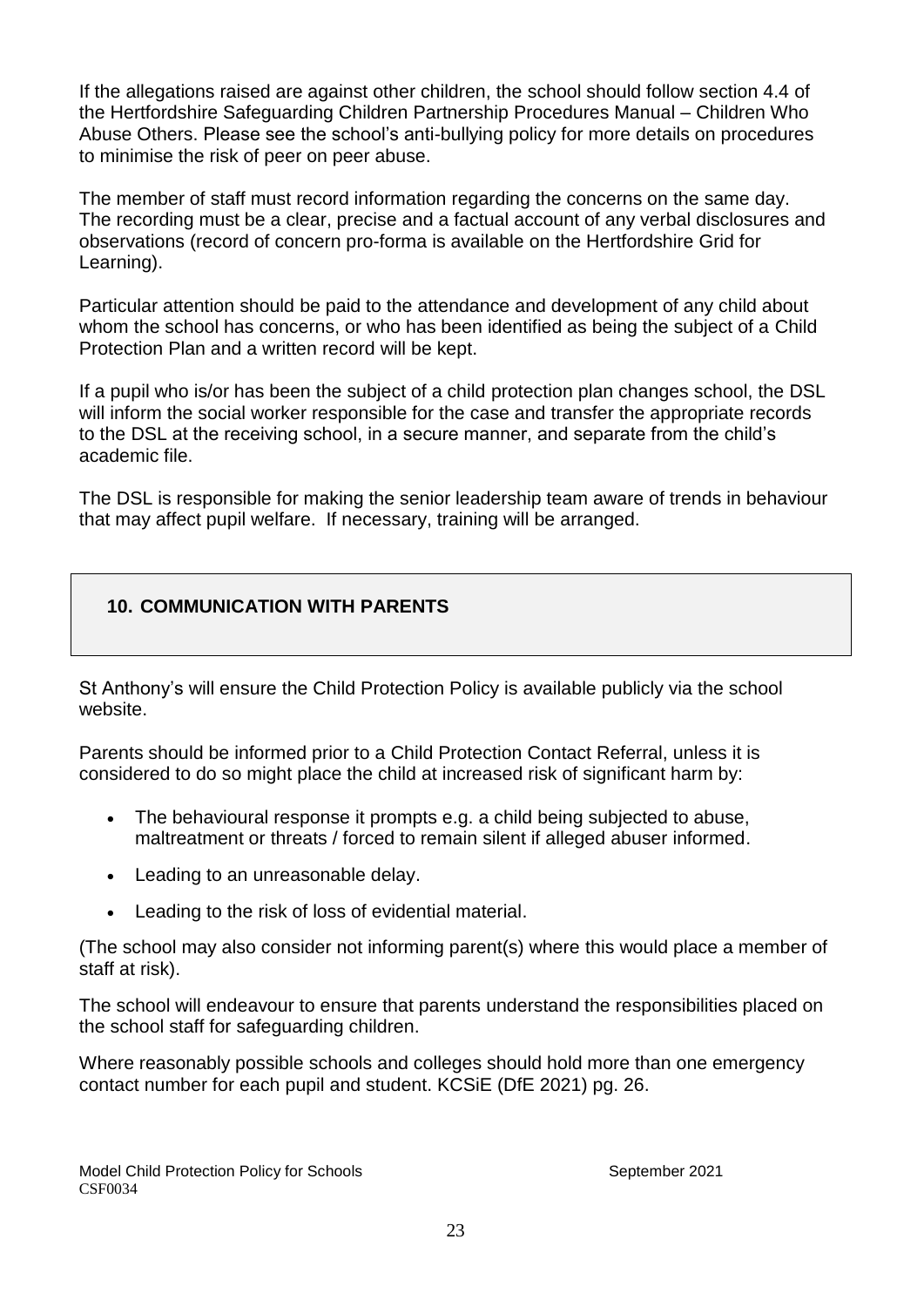Further guidance around information sharing can be located within; **Information sharing Advice for practitioners providing safeguarding services to children, young people, parents and carers** *(*DfE, 2018);

**[https://www.gov.uk/government/publications/safeguarding-practitioners](https://www.gov.uk/government/publications/safeguarding-practitioners-information-sharing-advice)[information-sharing-advice](https://www.gov.uk/government/publications/safeguarding-practitioners-information-sharing-advice)**

### **11. ALLEGATIONS OF ABUSE MADE AGAINST ADULTS WHO WORK WITH CHILDREN AND YOUNG PEOPLE**

### **An allegation is any information which indicates that a member of staff/volunteer may have:**

- Behaved in a way that has harmed a child or may have harmed a child.
- Possibly committed a criminal offence against or related to a child.
- Behaved towards a child or children in a way which indicates he or she would pose a risk of harm to children or
- Behaved or may have behaved in a way that indicated they may not be suitable to work with children.

This relates to members of staff, supply staff and volunteers who are currently working in any school or college regardless of whether the school or college is where the alleged abuse took place. Allegations against a teacher who is no longer teaching should be referred to the police. Historical allegations of abuse should also be referred to the police.

#### **What staff should do if they have concerns about another member of staff who may pose a risk of harm to children allegations against a professional:**

- If staff have safeguarding concerns, or an allegation is made about another member of staff (including supply staff and volunteers) posing a risk of harm to children, this is to be referred to the headteacher.
- Where the headteacher is the subject of an allegation, the chair of governors, or the chair of the management committee or proprietor of an independent school (the case manager), should discuss the allegation immediately with the Local Authority Designated Officer(s) LADO.

Staff may consider discussing any concerns with the designated senior lead (DSL) for safeguarding and if appropriate make any referral via them.

The Chair of Governors in this school is:

Model Child Protection Policy for Schools September 2021 CSF0034 NAME: CONTACT NUMBER: Dr David Callaghan 01923 243658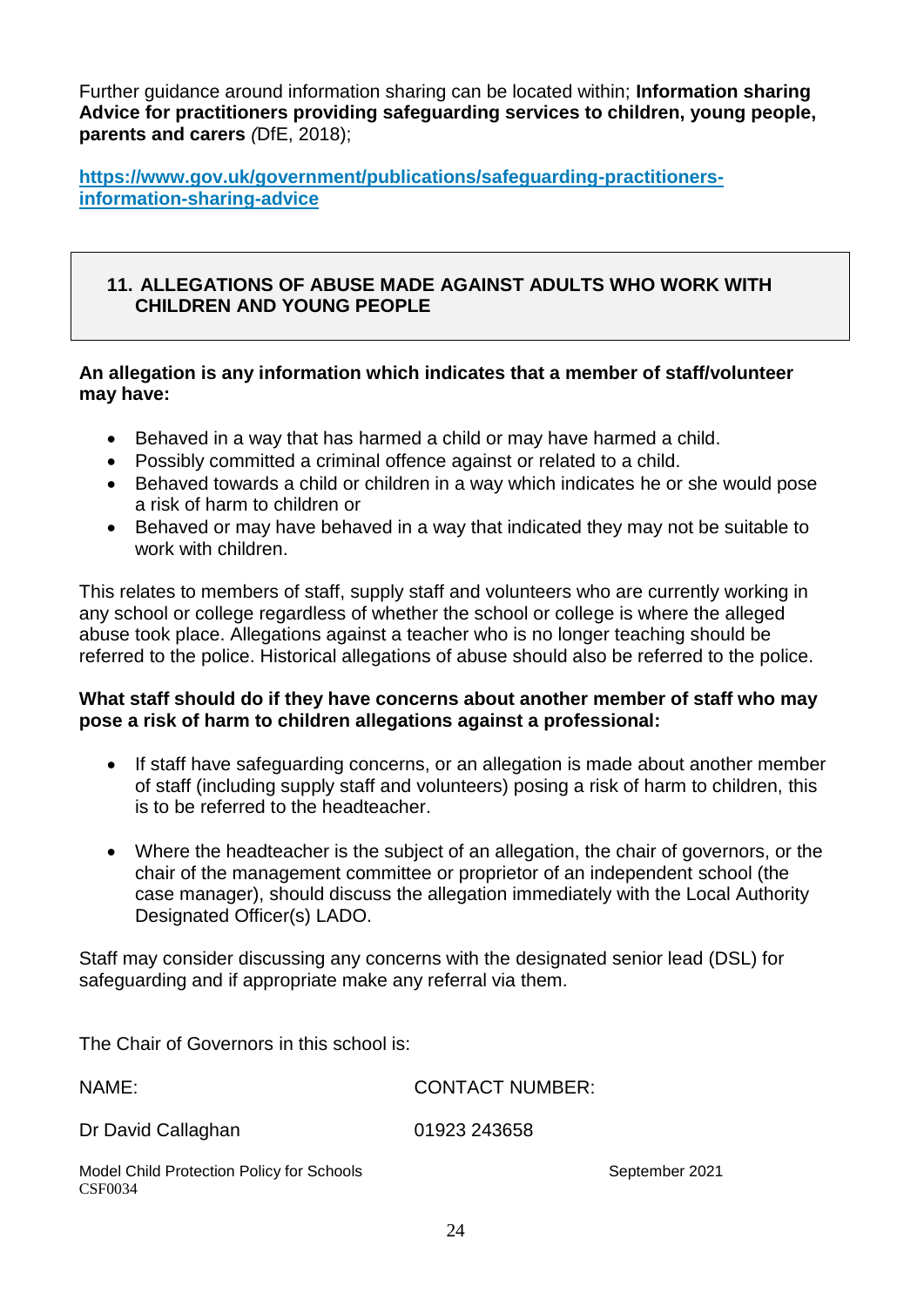In the absence of the Chair of Governors, the Vice Chair should be contacted. The Vice Chair in this school is:

| NAME:                    | <b>CONTACT NUMBER:</b> |
|--------------------------|------------------------|
| Mrs Imogen Barrett Walsh | 01923 444678           |

The person to whom an allegation is first reported should take the matter seriously and keep an open mind. S/he should not investigate or ask leading questions if seeking clarification; it is important not to make assumptions. Confidentiality should not be promised and the person should be advised that the concern will be shared on a 'need to know' basis only.

Actions to be taken include making an immediate written record of the allegation using the informant's words – including time, date and place where the alleged incident took place, brief details of what happened, what was said and who was present. This record should be signed, dated and immediately passed on to the Head Teacher.

The recipient of an allegation must **not** unilaterally determine its validity, and failure to report it in accordance with procedures is a potential disciplinary matter.

The Head Teacher/Chair of Governors will not investigate the allegation itself, or take written or detailed statements, but will assess whether it is necessary to refer the concern to the Local Authority Designated Officer (LADO Threshold Guidance may be used to inform this decision – found at

**[https://hertsscb.proceduresonline.com/chapters/p\\_manage\\_alleg.html](https://hertsscb.proceduresonline.com/chapters/p_manage_alleg.html)**

### **Children's Services – 0300 123 4043 SOOHS (Out of Hours Service-Children's Services) – 0300 123 4043**

If the allegation meets any of the four criteria set out at the start of this section, contact should always be made with the Local Authority Designated Officer without delay.

If it is decided that the allegation requires a child protection strategy meeting or joint evaluation meeting, this will take place in accordance with section 4.1 of the Hertfordshire Safeguarding Children Partnership Procedures Manual.

If it is decided it does not require a child protection strategy meeting or joint evaluation meeting, the LADO will provide the employer with advice and support on how the allegations should be managed.

The Head Teacher should, as soon as possible, **following briefing** from the Local Authority Designated Officer inform the subject of the allegation.

#### **For further information see**

Hertfordshire Safeguarding Children Partnership Procedures Manual Section 5.1.5 [Managing Allegations Against Adults who work with Children and Young People](http://www.proceduresonline.com/herts_scb/chapters/p_manage_alleg.html)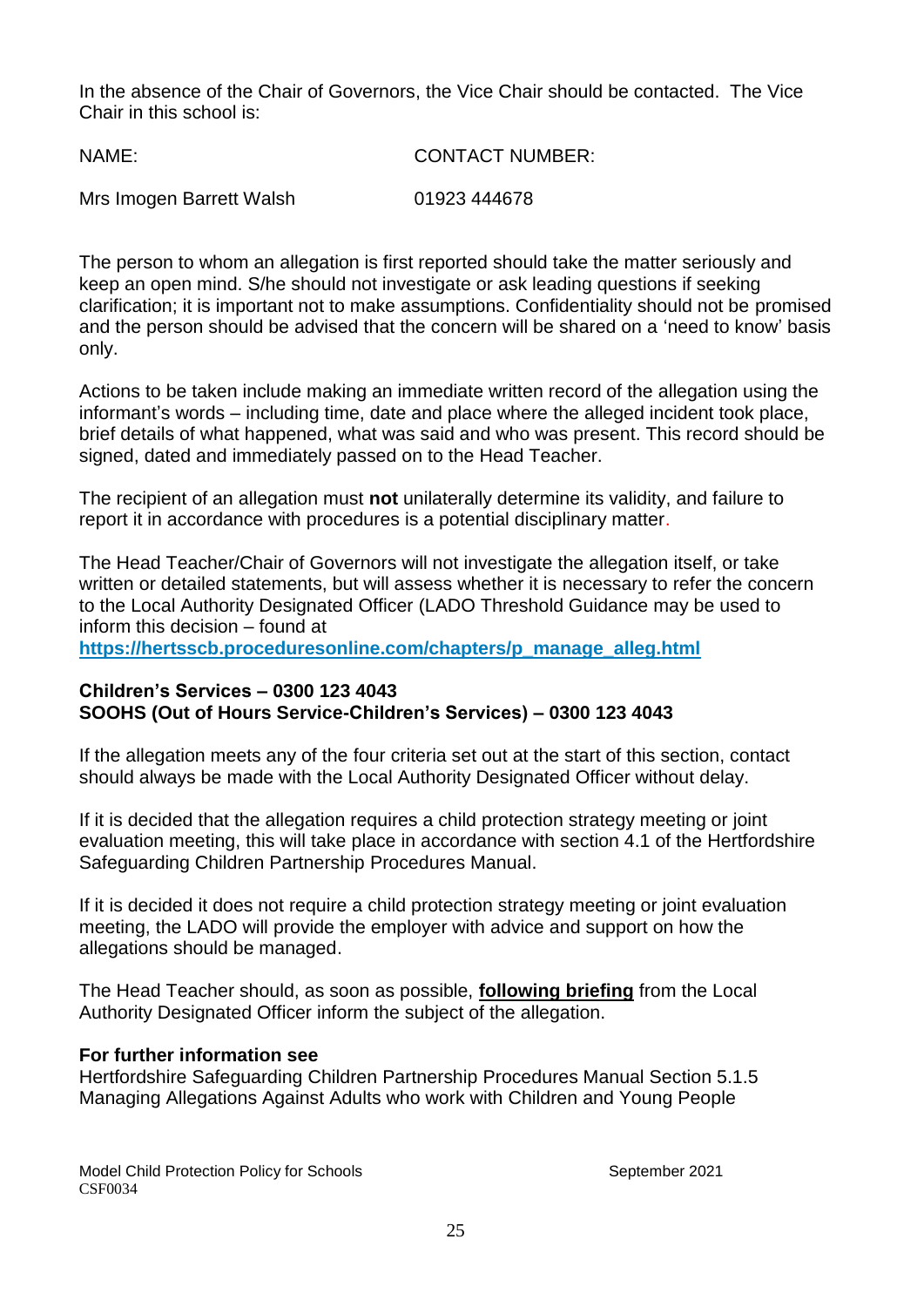Where a staff member feels unable to raise an issue with their employer/through the whistleblowing procedure or feels that their genuine concerns are not being addressed, other whistleblowing channels may be open to them:

- Children's Services 0300 123 4043
- NSPCC whistleblowing helpline is available for staff who do not feel able to raise concerns regarding child protection failures internally. Staff can call: 0800 028 0285 – line is available from 8:00 AM to 8:00 PM, Monday to Friday and Email: **[help@nspcc.org.uk](mailto:help@nspcc.org.uk)**

## **What school staff should do if they have concerns about safeguarding practices within the school or college?**

- All staff and volunteers should feel able to raise concerns about poor or unsafe practice and potential failures in the school or education setting's safeguarding arrangements.
- Appropriate whistleblowing procedures, which are suitably reflected in staff training and staff behaviour policies, should be in place for such concerns to be raised with the school senior leadership team.

### **Safer working practice**

To reduce the risk of allegations, all staff should be aware of safer working practice and should be familiar with the guidance contained in the staff handbook/school code of conduct/staff behaviour policy and Safer Recruitment Consortium document *Guidance for safer working practice for those working with children and young people in education settings (May 2019) and also Addendum April 2020* available at **<https://www.saferrecruitmentconsortium.org/>**

The document seeks to ensure that the responsibilities of school leaders towards children and staff are discharged by raising awareness of illegal, unsafe, unprofessional and unwise behaviour. This includes guidelines for staff on positive behaviour management in line with the ban on corporal punishment **(**School Standards and Framework Act 1998**).** Please see the school's behaviour management policy for more information.

#### **HSCP escalation and complaints procedure link**

**[https://hertsscb.proceduresonline.com/chapters/p\\_resolution\\_disagree.html](https://hertsscb.proceduresonline.com/chapters/p_resolution_disagree.html)**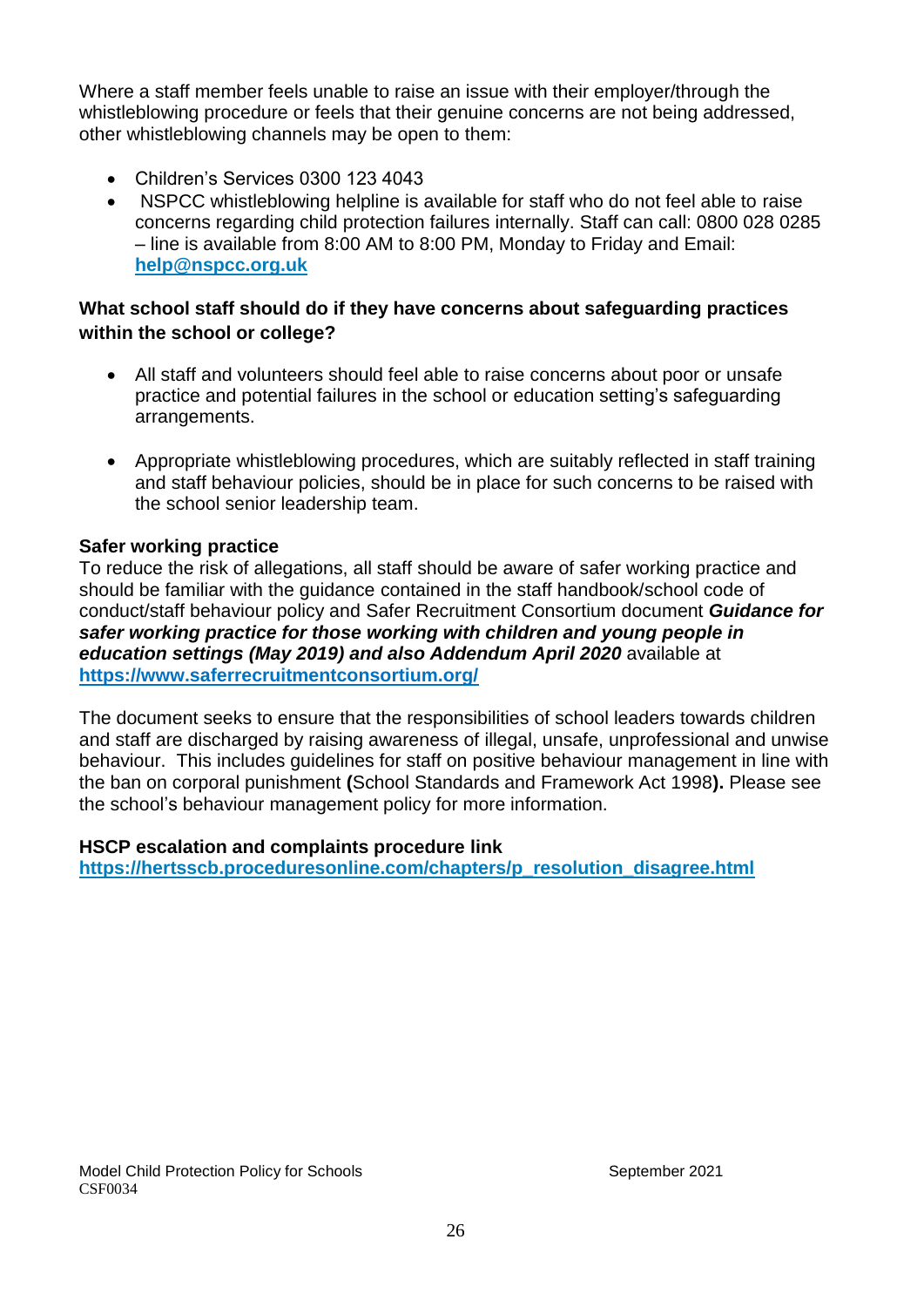# **May 2016: For information only**

**Guidance will commence: 5 September 2016** 

# **APPENDIX 1: KCSiE (DfE 2021) Part One OR Annex A: Information for all school and college staff Annex B: Further information**

On publication of this Child Protection Policy, September 2021, the CPSLO Service has decided to provide the hyperlink only to KCSiE rather than the document in its entirety, due to the potential for updates to the content.

**All** staff that have direct working with children should have access and have read Part one OR Annex A and Annex B (which provides further information specific forms of abuse and safeguarding issues) of this statutory guidance. Those staff who do not work directly with children should read **either Part one or Annex A** (a condensed version of Part one) of this guidance. This is entirely a matter for the school and will be based on their assessment of which guidance will be most effective for their staff to safeguard and promote the welfare of children**.** All staff should also have the opportunity to seek clarity from designated staff for any content.

This is to assist staff to understand their role and discharge their responsibilities as set out in this guidance.

We highly recommend that staff are asked to sign to say they have read these sections (please see Appendix 2 below) and should subsequently be re-directed to these documents again should any changes occur.

### **Link to KCSiE (DfE, 2021):**

**[https://assets.publishing.service.gov.uk/government/uploads/system/uploads/attach](https://assets.publishing.service.gov.uk/government/uploads/system/uploads/attachment_data/file/999348/Keeping_children_safe_in_education_2021.pdf) [ment\\_data/file/999348/Keeping\\_children\\_safe\\_in\\_education\\_2021.pdf](https://assets.publishing.service.gov.uk/government/uploads/system/uploads/attachment_data/file/999348/Keeping_children_safe_in_education_2021.pdf)**

**Annex G** KCSiE (DfE 2021): Substantive changes from September 2021: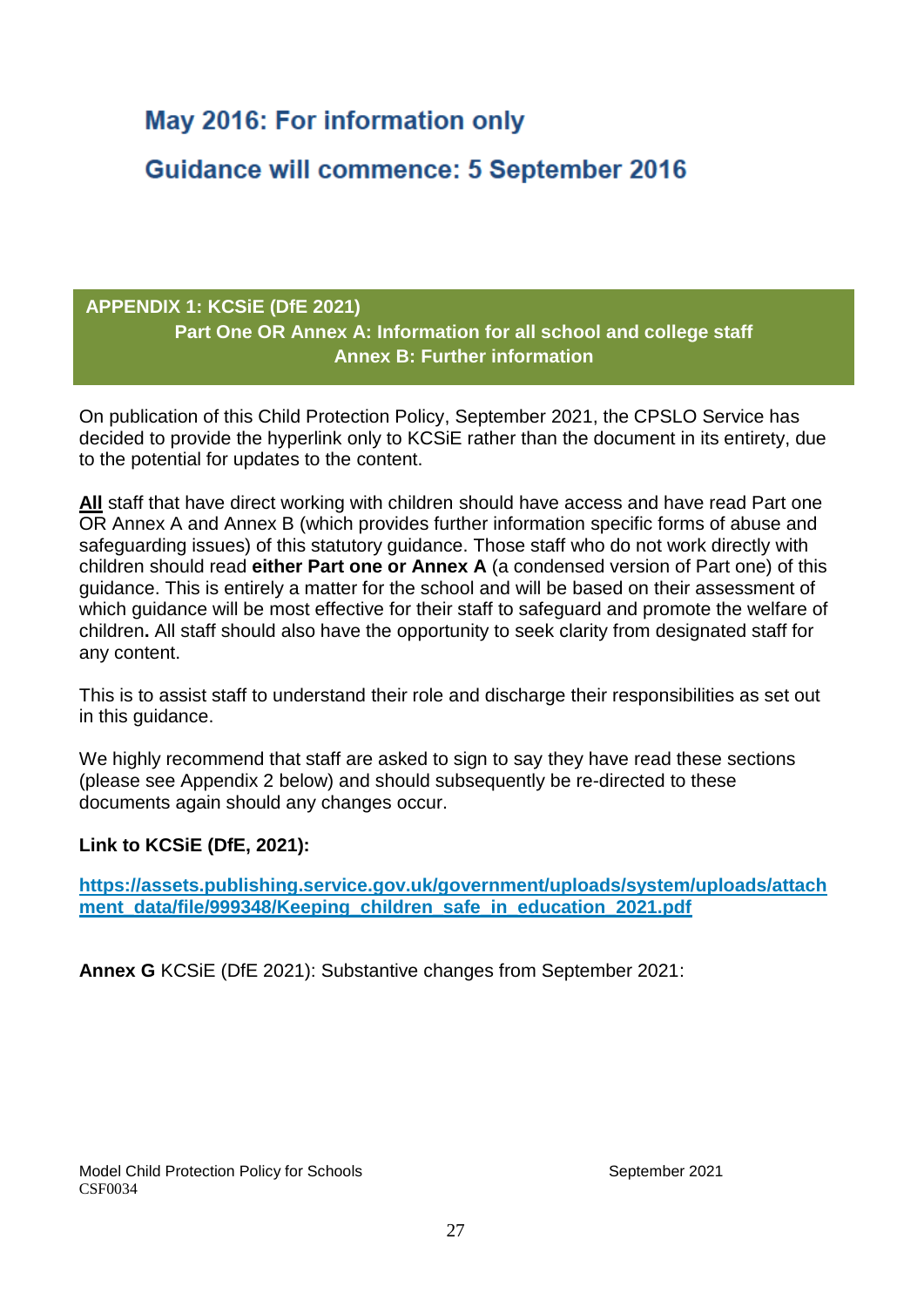# **APPENDIX 2:**

# **DECLARATION FOR STAFF Child Protection Policy and KCSiE DfE 2021**

| School Name: St Anthony's Catholic Primary | Academic Year: 2021/2022 |  |
|--------------------------------------------|--------------------------|--|
|                                            |                          |  |

Please sign and return to Melanie Brimicombe (DSL) by 1<sup>st</sup> October 2021

I, **and a struck of the struck of the struck of the struck of the struck of the struck of the struck of the struck of the struck of the struck of the struck of the struck of the struck of the struck of the struck of the st** familiar with the contents of the following documents and understand my role and responsibilities as set out in these document(s):

(1) The School's Child Protection Policy

(2) **Part One (or Annex A if not working directly with children)** of **'Keeping Children** 

- **Safe in Education'** DfE Guidance, 2021
- (3) The School's Safeguarding Policy
- (4) The School's Restrictive Physical Intervention Policy

I am aware that the DSLs/DDSLs are:

………………………………………………………………………………………………………… …………………………………………………………………………………………………………

and I am able to discuss any concerns that I may have with them.

I know that further guidance, together with copies of the policies mentioned above, are available from the DSL or on the school network.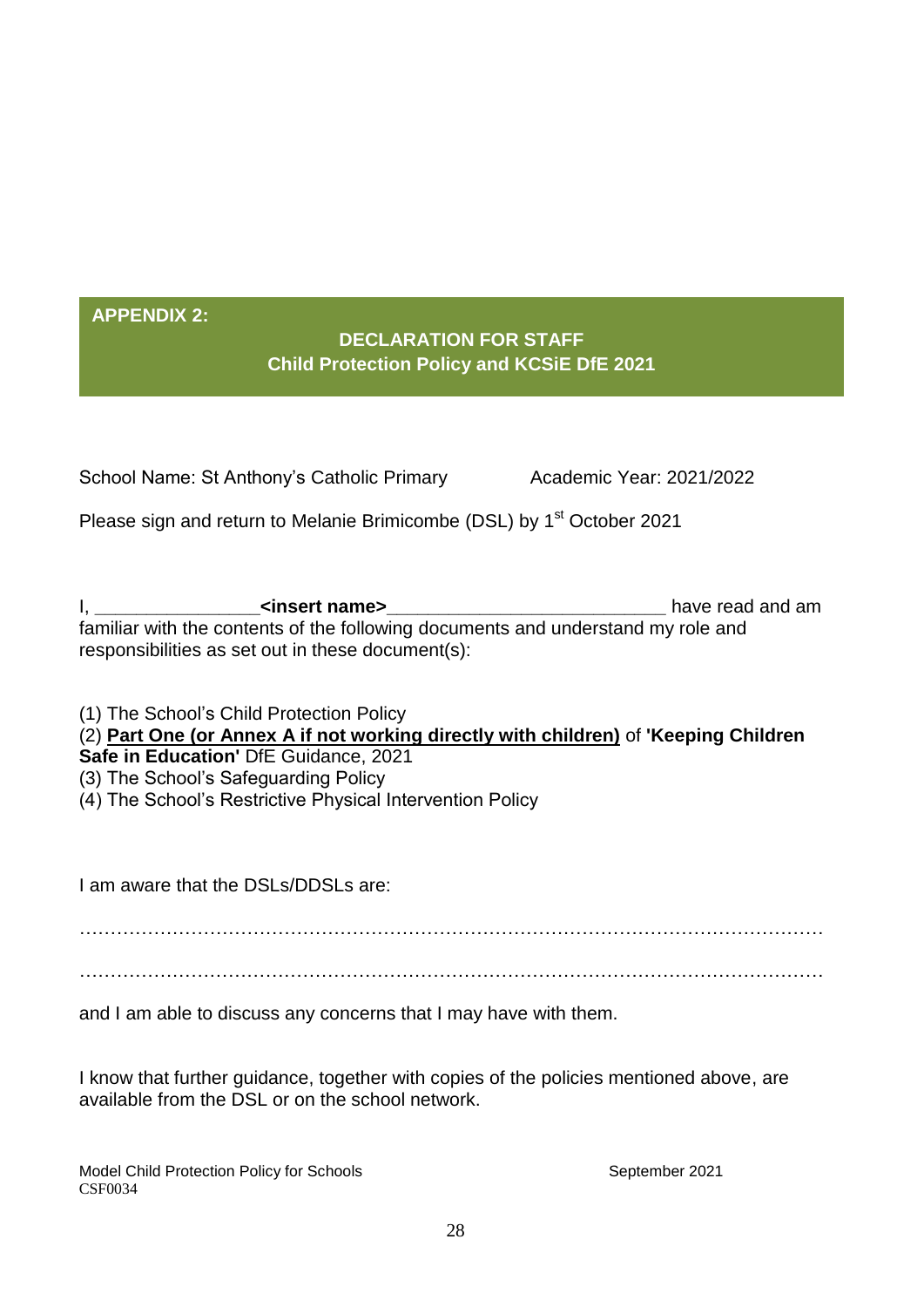| Signed |  |  |  |
|--------|--|--|--|
|        |  |  |  |

Date\_\_\_\_\_\_\_\_\_\_\_\_\_\_\_\_\_\_\_

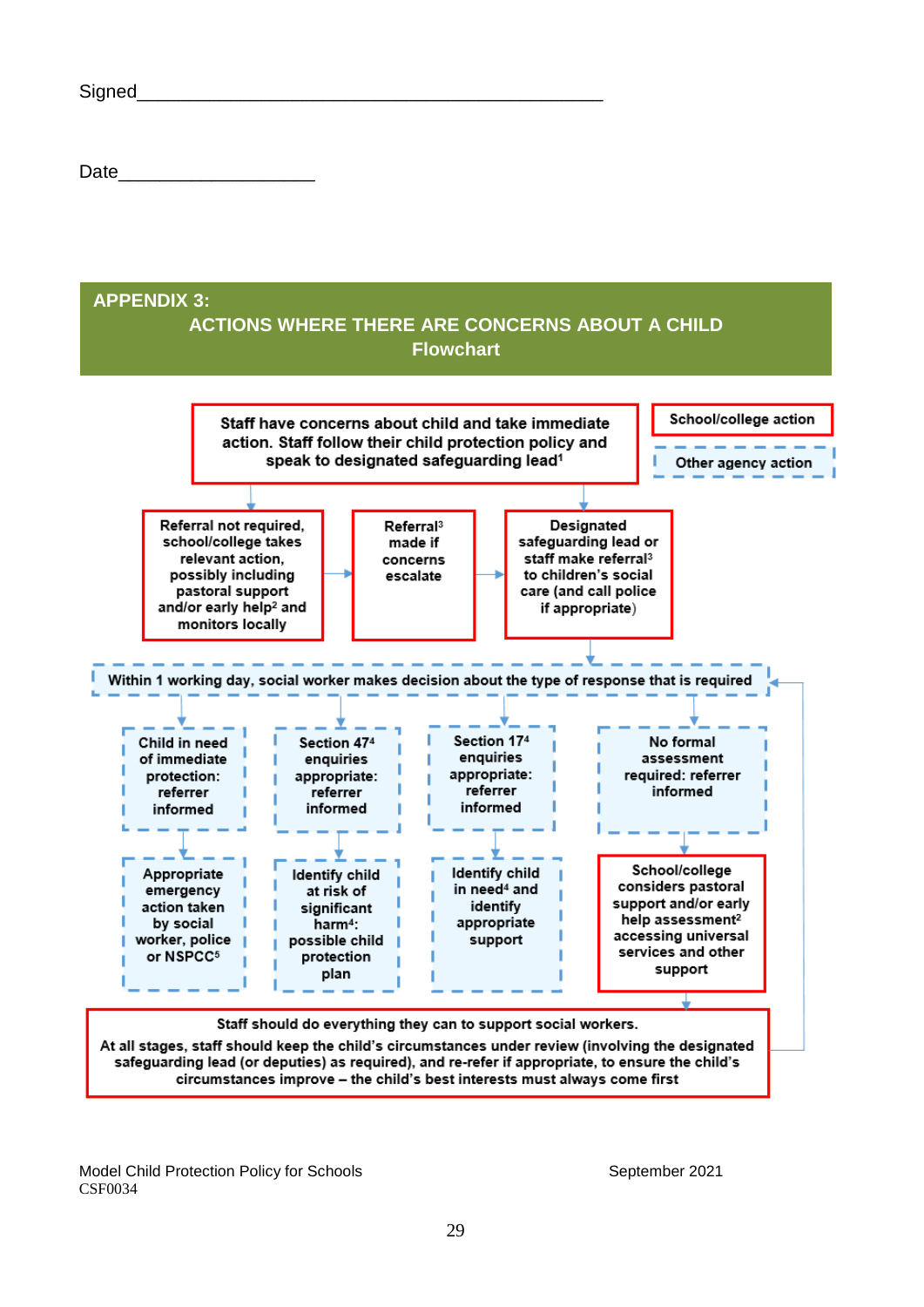### Page 23 of KCSIE 2021

### **The National Police Chiefs' Council-** *When to call the police* **guidance**

This advice covers incidents on school and college premises where students have potentially committed a crime. It provides guidance on what schools and colleges should bear in mind when considering contacting the police. This advice covers the following situations:

- Assault
- Criminal damage
- Cyber crime
- Drugs
- Harassment
- Sexual offences
- Theft
- Weapons

This advice aims to support schools and college to make defensible decisions when considering whether to involve the police. Further guidance can be found at;

**[https://www.npcc.police.uk/documents/Children%20and%20Young%20people/When](https://www.npcc.police.uk/documents/Children%20and%20Young%20people/When%20to%20call%20the%20police%20guidance%20for%20schools%20and%20colleges.pdf) [%20to%20call%20the%20police%20guidance%20for%20schools%20and%20colleges](https://www.npcc.police.uk/documents/Children%20and%20Young%20people/When%20to%20call%20the%20police%20guidance%20for%20schools%20and%20colleges.pdf) [.pdf](https://www.npcc.police.uk/documents/Children%20and%20Young%20people/When%20to%20call%20the%20police%20guidance%20for%20schools%20and%20colleges.pdf)**

### **APPENDIX 4:**

**OPERATION ENCOMPASS – Information sharing from Police regarding Domestic Abuse notifications (2nd December 2019)**

#### **Operation Encompass Safeguarding Statement:**

- Our school is part of Operation Encompass. This is a police and education early intervention safeguarding partnership which supports children and young people who experience Domestic Abuse.
- Operation Encompass means that the police will share information about Domestic Abuse incidents with our school PRIOR to the start of the next school day when they have been called to a domestic incident.
- Our parents are fully aware that we are an Operation Encompass school.
- The Operation Encompass information is stored in line with all other confidential safeguarding and child protection information.
- The Key Adult has also led training for all school staff and Governors about Operation Encompass, the prevalence of Domestic Abuse and the impact of this abuse on children. We have also discussed how we can support our children following the Operation Encompass notification.
- We are aware that we must do nothing that puts the child/ren or the non-abusing adult at risk.
- The Safeguarding Governor will report on Operation Encompass in the termly report to Governors. All information is anonymised for these reports.
- The Key Adult has used the Operation Encompass Toolkit to ensure that all appropriate actions have been taken by the school.

Model Child Protection Policy for Schools Model Child Protection Policy for Schools CSF0034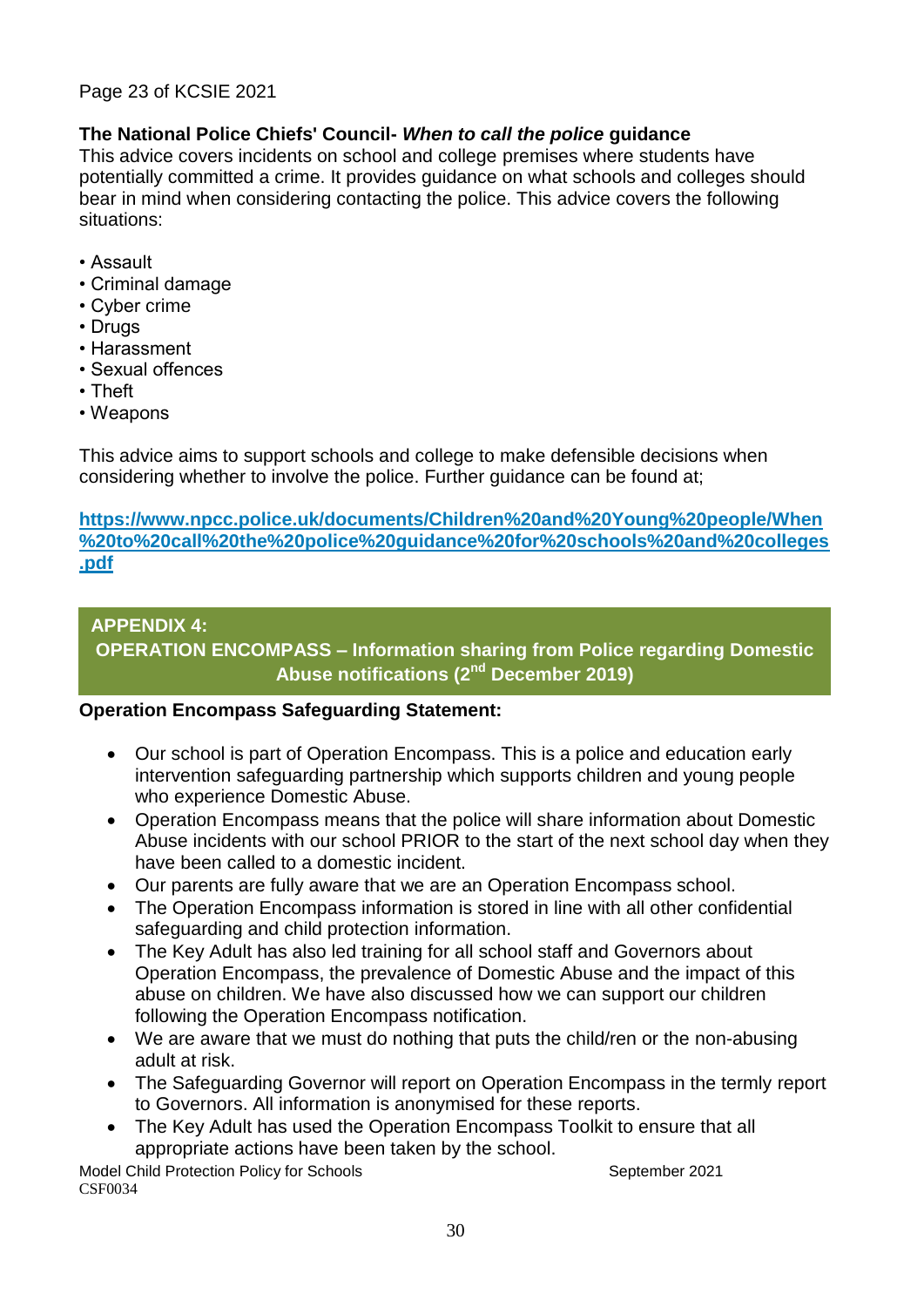OUR KEY ADULTS ARE:

Mrs Elaine Harrold (Head Teacher) Mrs Melanie Brimicombe (DSL) Mr Martin McDermott (DDSL)

# **Key contacts at St Anthony's Catholic Primary School**

| <b>Role</b>                                                               | <b>Name</b>        | <b>Contact</b> | <b>Email</b>                               |
|---------------------------------------------------------------------------|--------------------|----------------|--------------------------------------------|
|                                                                           |                    | number         |                                            |
| <b>Designated</b>                                                         | <b>Mrs Melanie</b> | 01923          | melanie.brimicombe@stanthonys.herts.sch.uk |
| <b>Safeguarding</b><br><b>Lead</b>                                        | <b>Brimicombe</b>  | 226987         |                                            |
| <b>Deputy</b>                                                             | Mr Martin          | 01923          | martin.mcdermott@stanthonys.herts.sch.uk   |
| <b>Designated</b><br><b>Safeguarding</b><br>Lead (s)                      | <b>McDermott</b>   | 226987         |                                            |
| <b>Headteacher</b>                                                        | <b>Mrs Elaine</b>  | 01923          | head@stanthonys.herts.sch.uk               |
| / Principal                                                               | Harrold            | 226987         |                                            |
|                                                                           |                    |                |                                            |
| <b>Trust</b><br><b>Safeguarding</b><br>CEO <sub>/</sub><br><b>Manager</b> |                    |                |                                            |
| <b>Chair of</b>                                                           | Dr David           | 01923          | david.callaghan@stanthonys.herts.sch.uk    |
| <b>Governors</b>                                                          | Callaghan          | 243658         |                                            |
|                                                                           |                    |                |                                            |
| <b>Vice Chair of</b>                                                      | Mrs Imogen         | 01923          | imogen.barratt@stanthonys.herts.sch.uk     |
| <b>Governors</b>                                                          | Barratt-           | 444678         |                                            |
|                                                                           | Walsh              |                |                                            |
| <b>Safeguarding</b><br><b>Trustee</b>                                     |                    |                |                                            |

# **Children missing from education in accordance with setting attendance policy**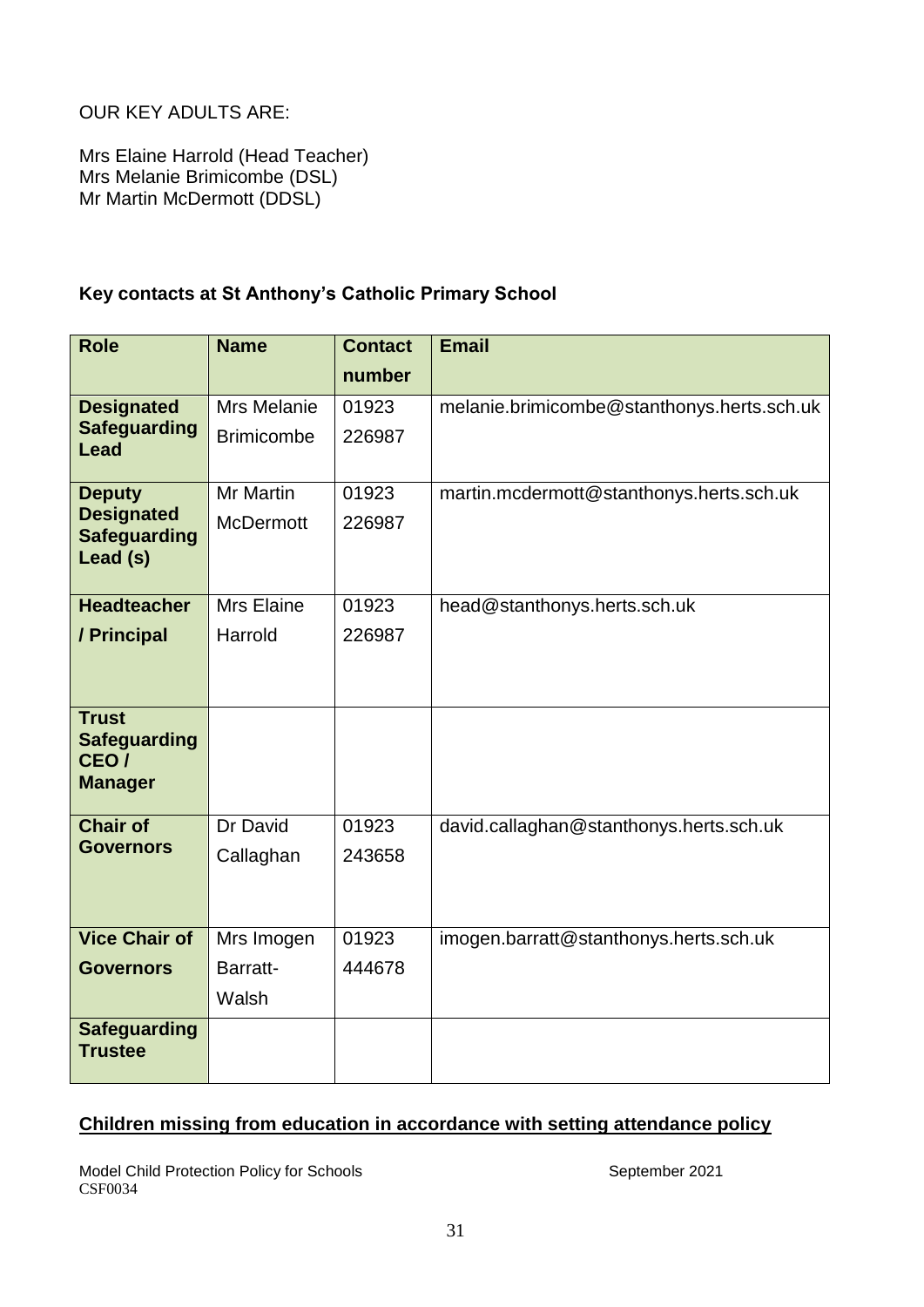All children, regardless of their circumstances, are entitled to an efficient, full time education which is suitable to their age, ability, aptitude and any special educational needs they may have. Children missing education are children of compulsory school age who are not registered pupils at a school and are not receiving suitable education otherwise than at a school. Children missing education are at significant risk of underachieving, being victims of harm, child sexual exploitation or radicalisation, and becoming NEET (not in education, employment or training) later in life.

Department for Education guidance makes it clear that in carrying out this duty, local authorities must have in place arrangements for joint working and information sharing with other local authorities and partner agencies. It also states that all agencies which come into contact with children must cooperate with the local authority's arrangements for identifying children thought to be missing from education.

Separate guidance is available for schools on Herts Grid for Learning; about the legitimate removal of pupils from a school roll. A child legitimately removed from roll is not in most cases missing from education and all schools, including academies and independent schools are legally required to notify the local authority when they remove/plan to remove a child from their roll.

### **APPENDIX 5:**

**Ofsted school Inspection Handbook September 2021**

This handbook is primarily a guide for inspectors on how to carry out school inspections. However, it is made available to schools and other organisations to ensure that they are informed about the processes and procedures of inspection. It seeks to balance the need for consistency in inspections with the flexibility required to respond to the individual circumstances of each school.

On publication of this Child Protection Policy, September 2021, the CPSLO Service has decided to provide the hyperlink only to the Ofsted School Inspection Handbook rather than the document in its entirety, due to the potential for updates to the content. **[https://www.gov.uk/government/publications/school-inspection-handbook](https://www.gov.uk/government/publications/school-inspection-handbook-eif/schools-inspection-handbook-for-september-2021)[eif/schools-inspection-handbook-for-september-2021](https://www.gov.uk/government/publications/school-inspection-handbook-eif/schools-inspection-handbook-for-september-2021)**

#### **APPENDIX 6:**

**Sexual violence and sexual harassment between children in schools and colleges guidance (2021)**

This is advice provided by the Department for Education (the department). Its focus is child on child sexual violence and sexual harassment at schools and colleges. The advice covers children of all ages, from primary through to secondary stage and into colleges and online. For the purposes of this advice, a child is anyone under the age of 18. Whilst the focus of the advice is on protecting and supporting children, schools and colleges should of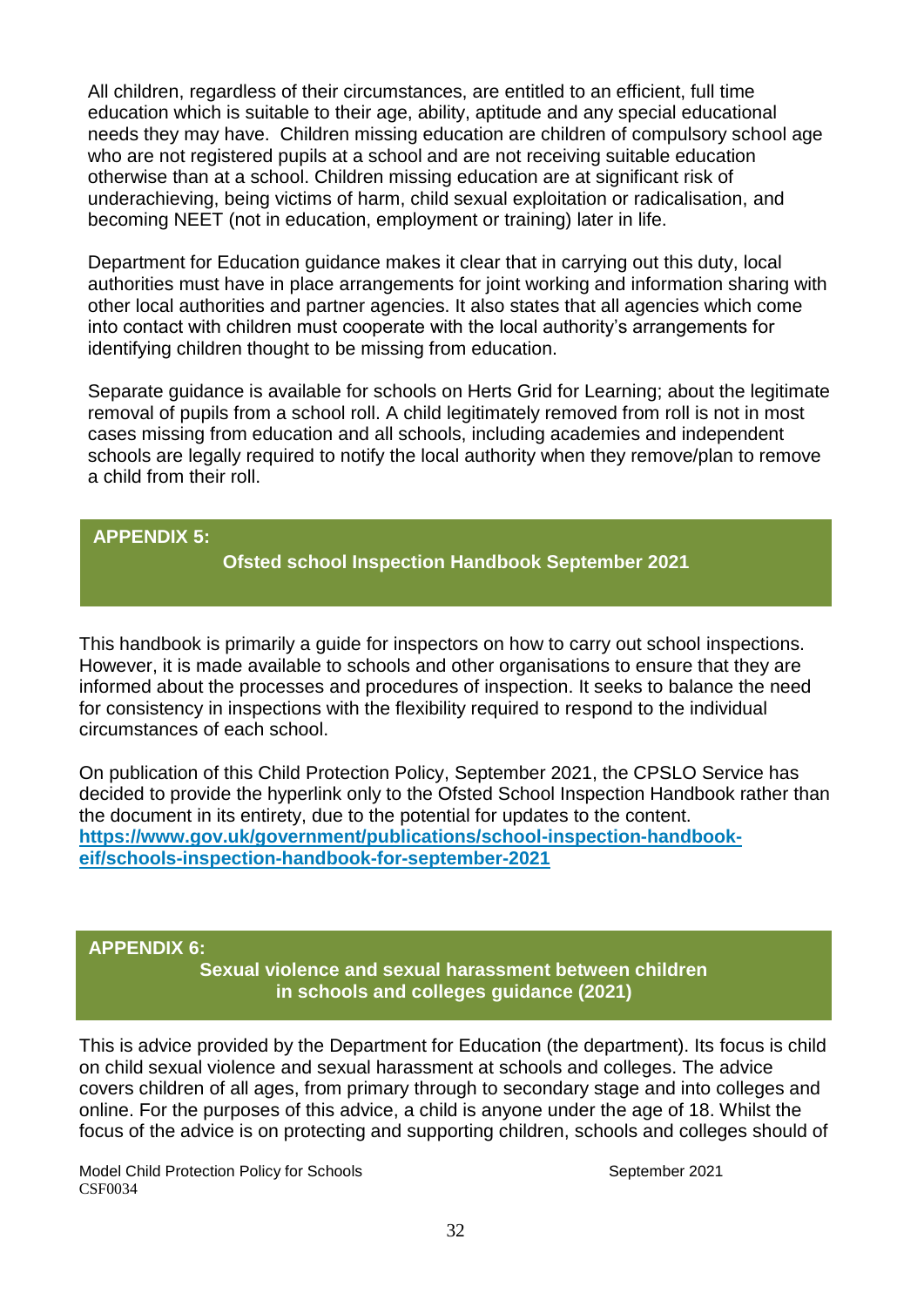course protect any adult students and engage with adult social care, support services and the police as required.

The advice sets out what sexual violence and sexual harassment is, how to minimise the risk of it occurring and what to do when it does occur or is alleged to have occurred. The advice highlights best practice and cross-references other advice, statutory guidance and the legal framework.

It is for individual schools and colleges to develop their own policies and procedures. It is important that policies and procedures are developed in line with their legal obligations, including the Human Rights Act 1998 and the Equality Act 2010, especially the Public Sector Equality Duty, and their local multi-agency safeguarding arrangements. It is important that schools and colleges consider how to reflect sexual violence and sexual harassment in their whole school or college approach to safeguarding and in their child protection policy.

On publication of this Child Protection Policy, September 2021, the CPSLO Service has decided to provide the hyperlink to the document rather than the document in its entirety, due to the potential for updates to the content.

**[https://assets.publishing.service.gov.uk/government/uploads/system/uploads/attach](https://assets.publishing.service.gov.uk/government/uploads/system/uploads/attachment_data/file/999239/SVSH_2021.pdf) [ment\\_data/file/999239/SVSH\\_2021.pdf](https://assets.publishing.service.gov.uk/government/uploads/system/uploads/attachment_data/file/999239/SVSH_2021.pdf)**

# **APPENDIX 7:**

**Online Safety Guidance**

On publication of this Child Protection Policy, September 2021, the CPSLO Service has decided to signpost to the document rather than provide the document in its entirety, due to the potential for updates to the content.

**Annex D**: KCSiE (DfE,2021) for national guidance

Hertfordshire Guidance:

**[https://thegrid.org.uk/safeguarding-and-child-protection/online-safety/online-safety](https://thegrid.org.uk/safeguarding-and-child-protection/online-safety/online-safety-national-guidance)[national-guidance](https://thegrid.org.uk/safeguarding-and-child-protection/online-safety/online-safety-national-guidance)**

#### **APPENDIX 8:**

**Covid guidance into new academic year 2021-2022**

On publication of this Child Protection Policy, September 2021, the CPSLO Service has decided to provide the hyperlink to the document rather than the document in its entirety, due to the potential for updates to the content.

**[https://www.gov.uk/government/collections/guidance-for-schools-coronavirus](https://www.gov.uk/government/collections/guidance-for-schools-coronavirus-covid-19)[covid-19](https://www.gov.uk/government/collections/guidance-for-schools-coronavirus-covid-19)**

**APPENDIX 9:**

Model Child Protection Policy for Schools September 2021 **GDPR, data protection and Freedom of Information**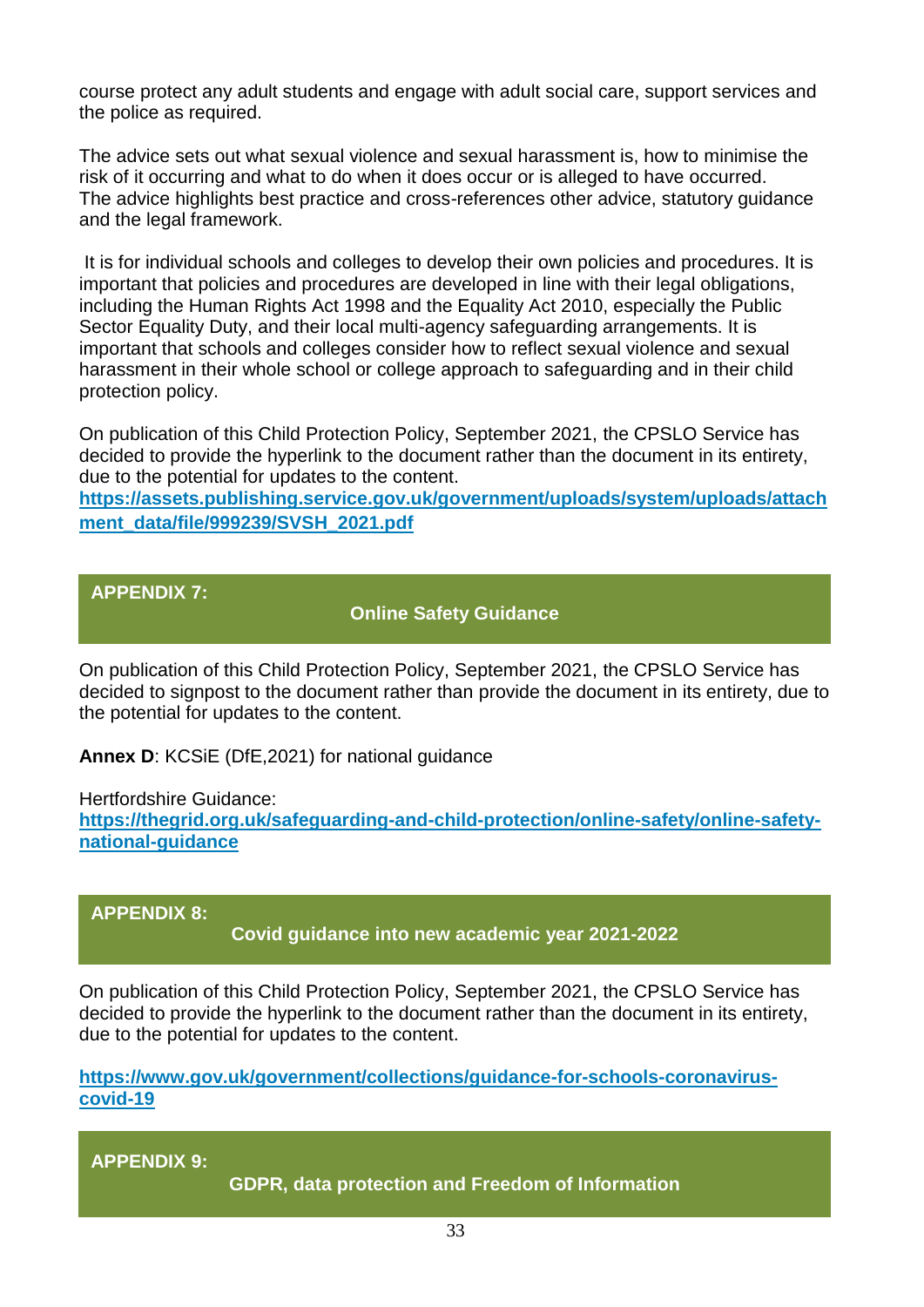If schools subscribe to the Herts for Learning GDPR Toolkit or Enhanced Data Protection Officer Service, schools can contact the service desk for guidance.

Schools can also contact their legal providers.

Further information can be accessed at; **<https://ico.org.uk/for-organisations/>**

# **APPENDIX 10:**

**Table of substantive changes from previous CP policy**

| <b>SECTION OF POLICY</b>        | <b>CHANGES</b>                                                                                                                            |
|---------------------------------|-------------------------------------------------------------------------------------------------------------------------------------------|
| <b>Policy review</b>            | Adding of 'Academy'/ 'principal' and 'board of trustee' to reflect<br>settings that use these terms                                       |
| 1.Introduction                  | Addition of Annex A for staff who do not have direct work with<br>children                                                                |
|                                 | Addition of Supply staff, voluntary and contract worker<br>categories added                                                               |
|                                 | Addition of Online Safety training requirement                                                                                            |
|                                 | Page of KCSiE now referenced as Pg 31-33                                                                                                  |
|                                 | Addition of 'best' interest of the child to reflect language in<br>KCSiE.                                                                 |
| 2.Statutory<br><b>Framework</b> | Update pf 2021 edition of KCSiE referenced                                                                                                |
|                                 | Addition of recommended legislation used; Sexual violence<br>and sexual harassment between children in schools and<br>colleges (DfE 2017) |
| 3.DSL/DDSL                      | Updated section on recommended Training for DSL/ DDSL role<br>as stated in KCSiE 2021                                                     |
|                                 | Addition of Supply staff, voluntary and contract worker<br>categorised added.                                                             |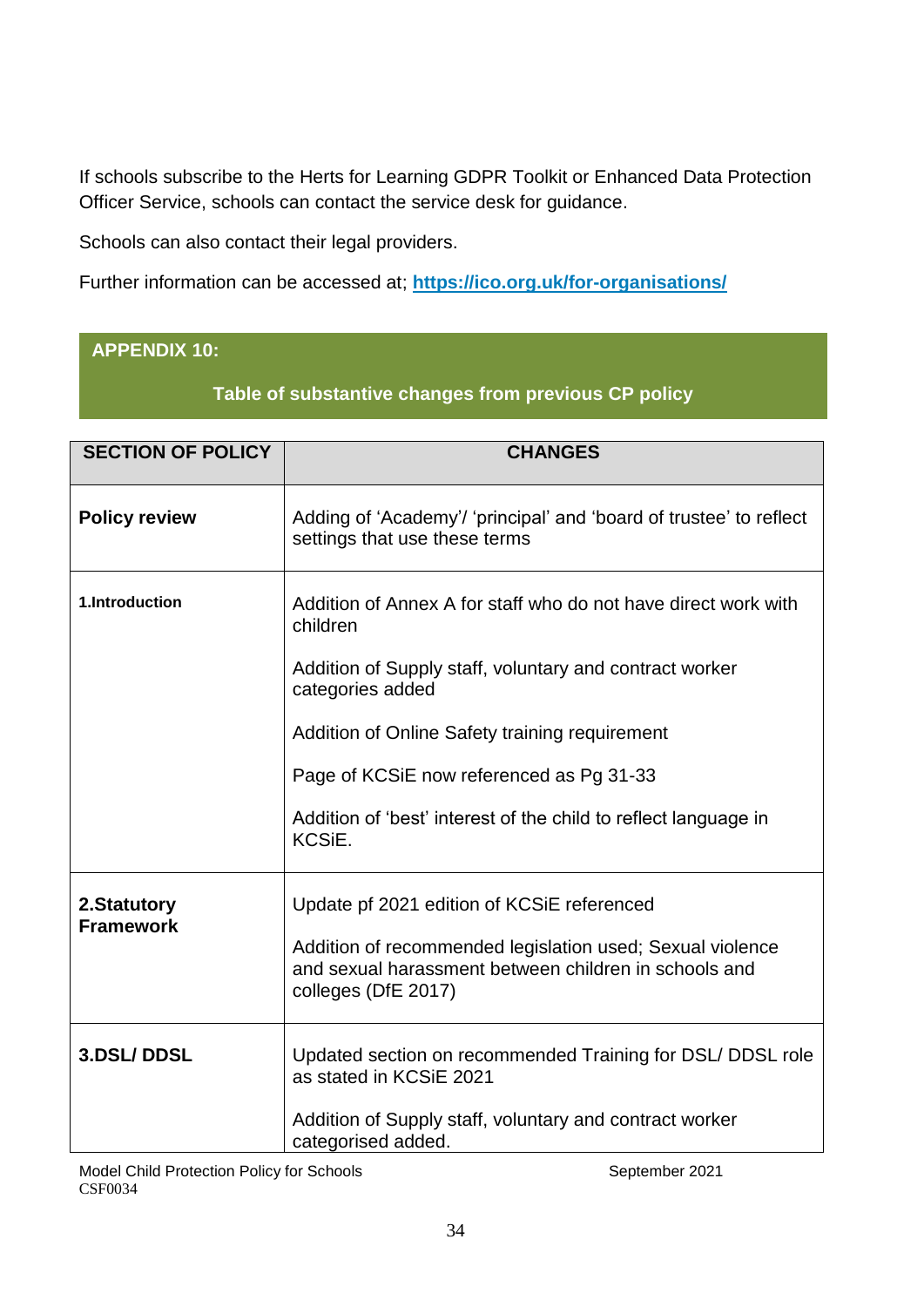| 4. The management of<br>safeguarding                             | 'Employee' added to code of conduct                                                                                                                                                                               |
|------------------------------------------------------------------|-------------------------------------------------------------------------------------------------------------------------------------------------------------------------------------------------------------------|
| (Governing Body,<br>proprietors and<br>management<br>committees) | Addition of Annex A added from KCSIE as an condensed<br>version of Part 1 as an alternative option for staff who do not<br>have direct contact working with children (as decided by<br>governors or proprietors). |
|                                                                  | Annex B KCSIE referenced as area now detailing specific<br>safeguarding issues.                                                                                                                                   |
|                                                                  | 'Trustee' added                                                                                                                                                                                                   |
|                                                                  | Part 4 of KCSiE area now reflecting responding to allegations<br>against staff                                                                                                                                    |
|                                                                  | Pg 57 referenced of KCSiE regarding information relating to<br>staff DBS checks                                                                                                                                   |
| 5. When to be<br>concerned                                       | Removal of Family and Parent descriptions on types of abuse.                                                                                                                                                      |
|                                                                  | 'Child protection' added to contact referral due to being<br>renamed by Hertfordshire.                                                                                                                            |
|                                                                  | DSL's 'and their deputies' added to reflect joint responsibility of<br>deputies in reporting concerns related to safeguarding.                                                                                    |
|                                                                  | Part 5 of KCSIE referenced as area added in KCSIE 2021<br>relating to Child on Child sexual violence and sexual                                                                                                   |
|                                                                  | harassment.<br>Annex B referenced now area of KCSiE relating to Child<br>Sexual Exploitation and Child Criminal Exploitation.                                                                                     |
|                                                                  | KCSIE Pg133 referenced in terms of schools PREVENT duty.                                                                                                                                                          |
| 6. Dealing with a<br><b>Disclosure</b>                           | Area added around Third party disclosures                                                                                                                                                                         |
| <b>7. Record Keeping</b>                                         | No changes from CP policy 2020                                                                                                                                                                                    |
| 8. Confidentiality                                               | No changes from CP policy 2020                                                                                                                                                                                    |
|                                                                  |                                                                                                                                                                                                                   |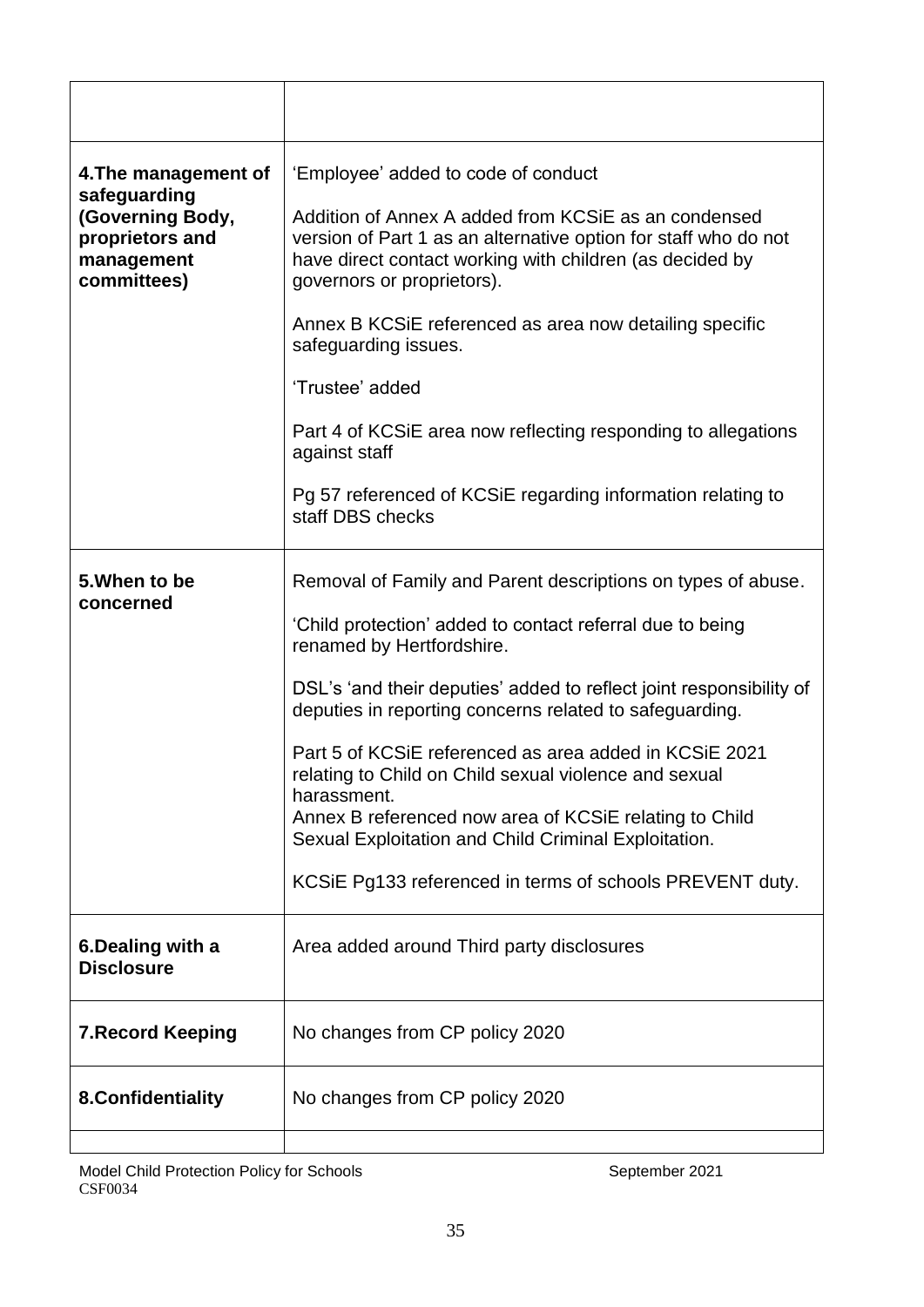| <b>9.School Procedures</b>                                                                                                                                                 | KCSIE Pg 23 now where Reporting pathway flow chart is listed                                                                                                                                                                                       |
|----------------------------------------------------------------------------------------------------------------------------------------------------------------------------|----------------------------------------------------------------------------------------------------------------------------------------------------------------------------------------------------------------------------------------------------|
|                                                                                                                                                                            | KCSIE Pg 131-132 regarding staff mandatory reporting duty<br>related to Female Genital Mutilation.                                                                                                                                                 |
| <b>10.Communication</b><br>with parents                                                                                                                                    | KCSIE Pg 26 regarding student emergency contact details<br>recommendations.                                                                                                                                                                        |
|                                                                                                                                                                            | Weblink now added for Further guidance around information<br>sharing can be located within; Information sharing Advice for<br>practitioners providing safeguarding services to children,<br>young people, parents and carers (DfE, 2018) document. |
| 11.Allegationsof<br>abuse made against<br>adults who work with<br>children and young<br>people.                                                                            | Hertfordshire Safeguarding Children Partnership (HSCP)<br>Procedures Manual Section 5.1.5 Managing Allegations<br>Against Adults who work with Children and Young People,<br>referenced.                                                           |
|                                                                                                                                                                            | Link to HSCP escalation and complaints procedures included.                                                                                                                                                                                        |
| Annex 1. Link to<br><b>KCSiE (DfE, 2021)</b>                                                                                                                               | <b>Addition of Annex A</b>                                                                                                                                                                                                                         |
| <b>Part One</b><br>or Annex A:<br><b>Information for all</b><br>school and college<br>staff<br><b>Annex B: Further</b><br>information<br><b>Updates from KCSiE</b><br>2021 |                                                                                                                                                                                                                                                    |
| <b>Annex 2. Declaration</b><br>for staff:<br><b>Child Protection</b><br>Policy and (KCSiE)<br><b>DfE 2021</b>                                                              | Changes made aligned to KSCIE 2021                                                                                                                                                                                                                 |
| <b>Annex 3. Actions</b><br>where there are<br>concerns about a<br>child                                                                                                    | Now appears on page 23 of KCSiE 2021                                                                                                                                                                                                               |
| <b>Annex 4. Operation</b><br>Encompass-<br><b>Information sharing</b>                                                                                                      | Addition of Children Missing from Education guidance                                                                                                                                                                                               |